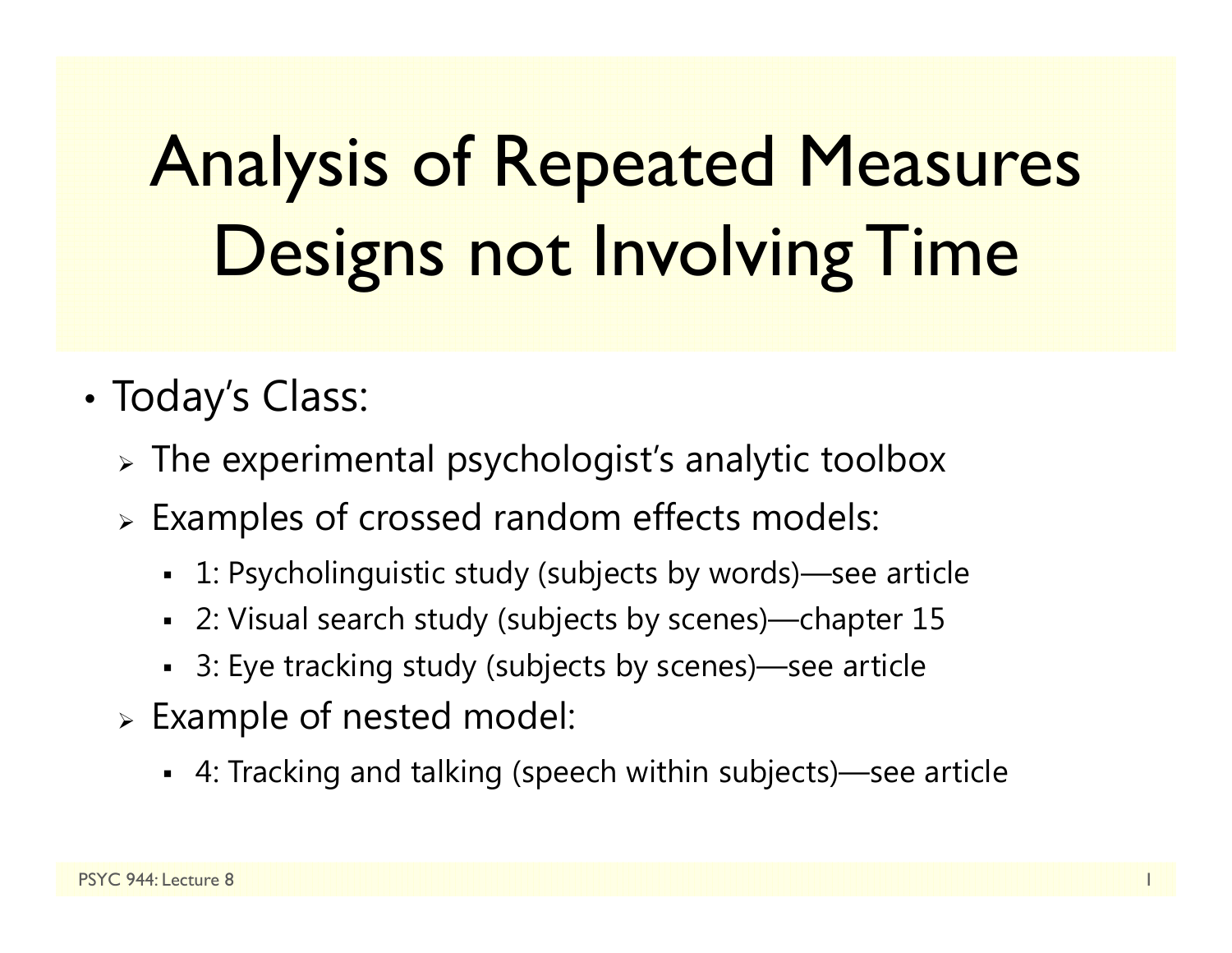#### Analytic Toolbox of the Experimental Psychologist

- • Our friend, analysis of variance (ANOVA)
	- Between-group (*aka* between-subject, independent IV)
	- Within-group (*aka* within-subject, dependent, repeated measures IV)
	- Split-plot (*aka* mixed design of between- and within-group IVs)
- • Expandable to include:
	- multiple IVs (factorial ANOVA)
	- main effects of continuous covariates (ANCOVA)
	- multiple outcomes (MANOVA/MANCOVA)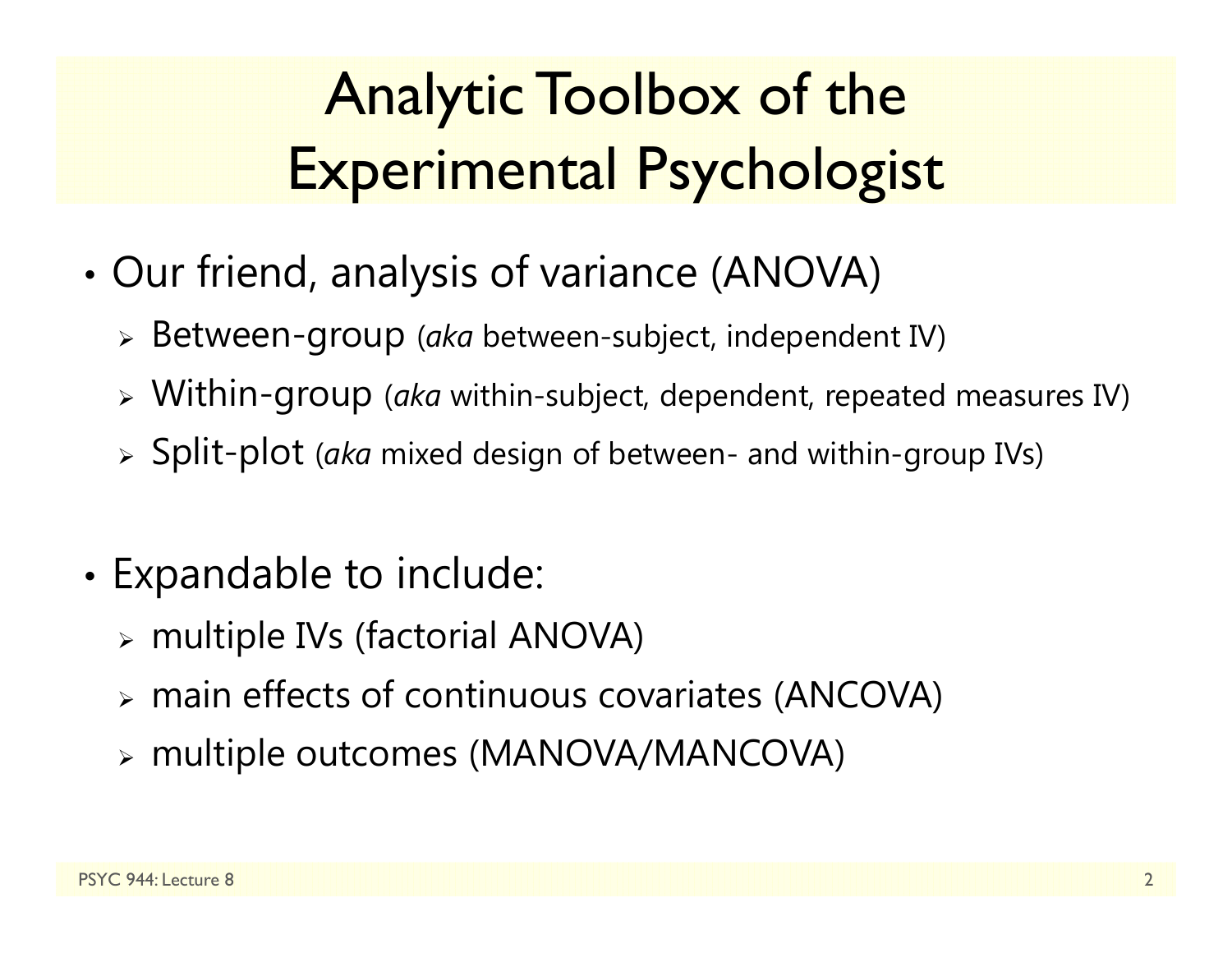#### ANOVA works well when…

- • Experimental stimuli are *controlled* and *exchangeable*
	- $\triangleright$  Controlled  $\rightarrow$  Constructed, not sampled from a population
	- $\triangleright$  Exchangeable  $\rightarrow$  Stimuli vary only in dimensions of interest
	- …What to do with non-exchangeable stimuli (e.g., words, scenes)?
- • Experimental manipulations create *discrete conditions*
	- $\triangleright$  e.g., set size of 3 vs. 6 vs. 9 items
	- $\triangleright$  e.g., response compatible vs. incompatible distractors
	- …What to do with *continuous* item predictors (e.g., time, salience)?
- • One has *complete data*
	- $\triangleright$   $\,$  e.g., if outcome is RT and accuracy is near ceiling
	- $\triangleright$  e.g., if responses are missing for no systematic reason
	- …What if data are not missing completely at random (e.g., inaccuracy)?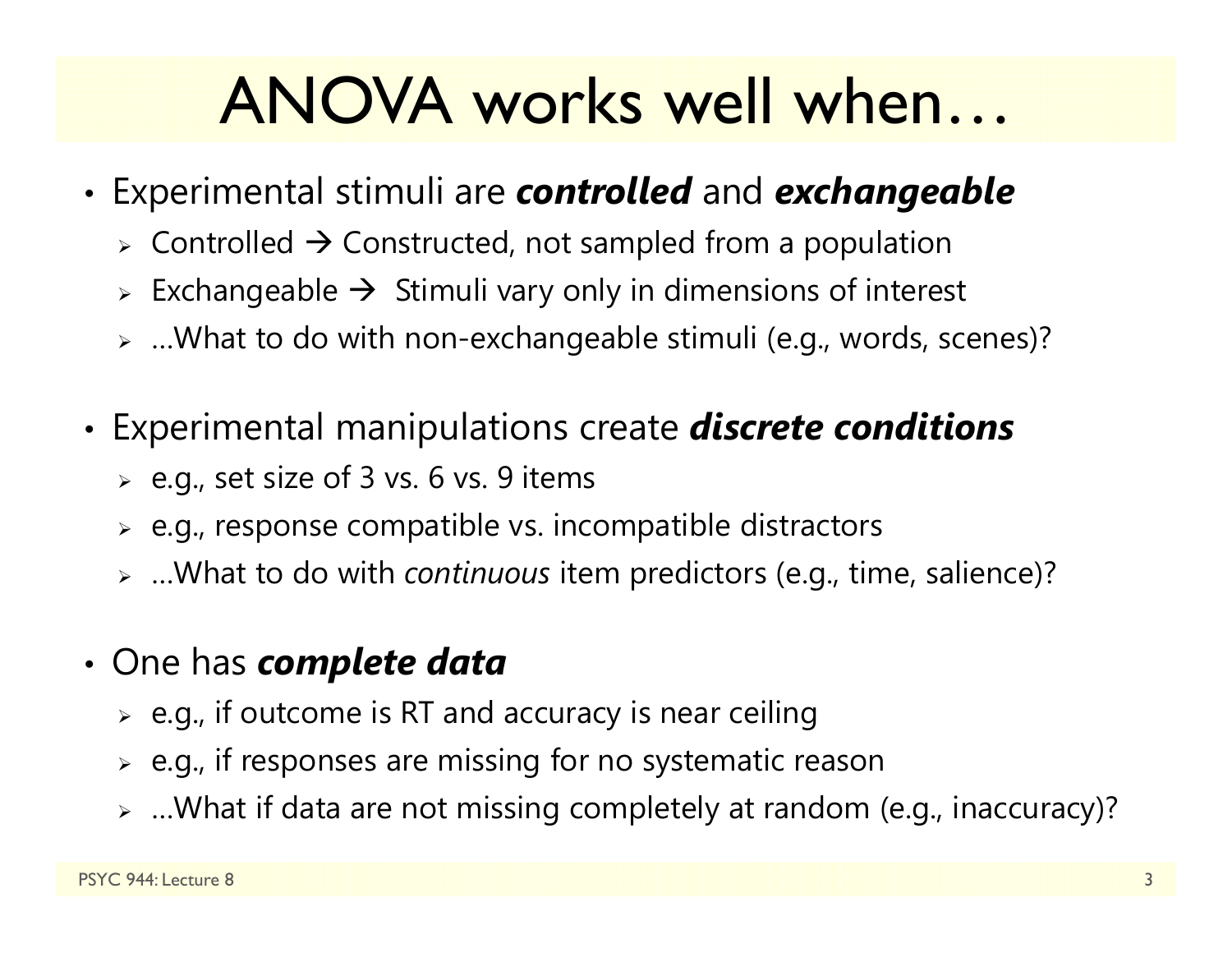### Example 1: Overview of Psycholinguistic Study Design

- • Word Recognition Tasks (e.g., Lexical Decision)
	- Word lists are constructed based on targeted dimensions while controlling for other relevant dimensions
	- $\ge$  Outcome = RT to decide if the stimulus is a word or non-word (accuracy is usually near ceiling)
- • Tests of effects of experimental treatment are typically conducted with the person as the unit of analysis…
	- $\triangleright$  Average the responses over words within conditions
		- Contentious fights with reviewers about adequacy of experimental control when using real words as stimuli
		- Long history of debate as to how words as experimental stimuli should be analyzed…  $\mathsf F_1$  ANOVA or  $\mathsf F_2$  ANOVA (or both)?
		- $\,$  F $_1$  only creates a "Language-as-Fixed-Effects Fallacy" (Clark, 1973)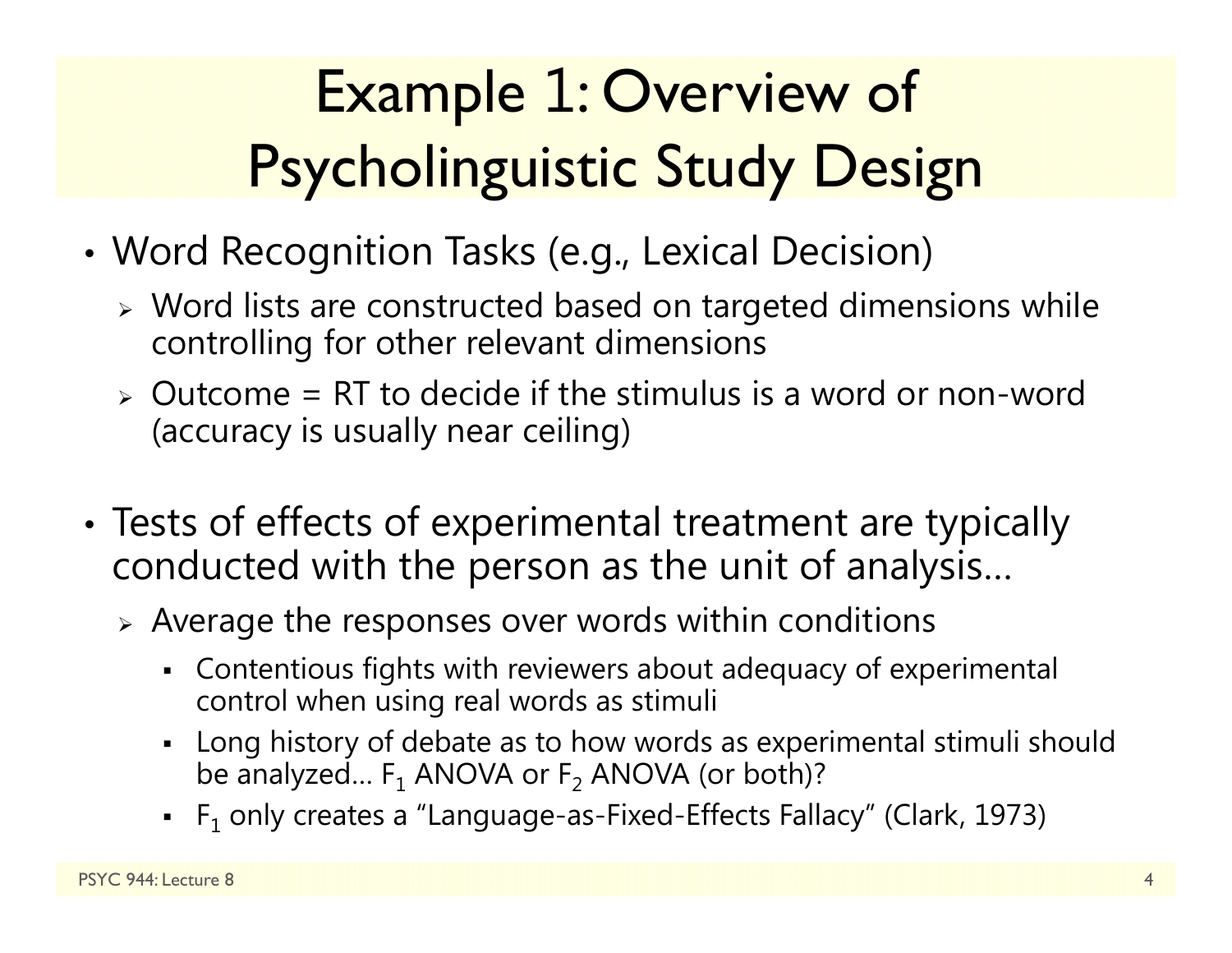### ANOVAs on Summary Data

#### **Original Data per Subject**

|                             |                | Β1                     | B2                    |  |  |  |
|-----------------------------|----------------|------------------------|-----------------------|--|--|--|
| A1                          |                | Trial 001<br>Trial 002 | Trial 101<br>Trial102 |  |  |  |
|                             |                | Trial 100              | Trial 200             |  |  |  |
|                             | A <sub>2</sub> | Trial 201<br>Trial 202 | Trial 301<br>Trial302 |  |  |  |
|                             |                | Trial 300              | Trial 400             |  |  |  |
| <b>Subject Summary Data</b> |                |                        |                       |  |  |  |
|                             |                |                        |                       |  |  |  |
|                             |                | B1                     | B2                    |  |  |  |
|                             | A1             | Mean<br>(A1, B1)       | Mean<br>(A1, B2)      |  |  |  |
|                             |                | Mean<br>(A2, B1)       | Mean<br>(A2, B2)      |  |  |  |

**"F <sup>1</sup>" Repeated Measures ANOVA on**  *N* **subjects:**  $RT_{cs} = \gamma_0 + \gamma_1 A_c + \gamma_2 B_c + \gamma_3 A_c B_c + U_{0s} + e_{cs}$ 

**"F <sup>2</sup>" Between-Groups ANOVA on**  *T* **trials:**  $RT_{t} = \gamma_{0} + \gamma_{1}A_{t} + \gamma_{2}B_{t} + \gamma_{3}A_{t}B_{t} + e_{t}$ 

#### **Trial Summary Data**

|        | B1                                                                                                                      |
|--------|-------------------------------------------------------------------------------------------------------------------------|
| A1, B1 | Trial $001$ = Mean(Subject 1, Subject 2, Subject N)<br>Trial 002 = Mean(Subject 1, Subject 2, Subject N)<br>Trial 100   |
| A1, B2 | Trial $101$ = Mean(Subject 1, Subject 2, Subject N)<br>Trial $102$ = Mean(Subject 1, Subject 2, Subject N)<br>Trial 200 |
| A2, B1 | Trial 201 = Mean(Subject 1, Subject 2, Subject N)<br>Trial 202 = Mean(Subject 1, Subject 2, Subject N)<br>Trial 300     |
| A2, B2 | Trial 301 = Mean(Subject 1, Subject 2, Subject N)<br>Trial 302 = Mean(Subject 1, Subject 2, Subject N)<br>Trial 400     |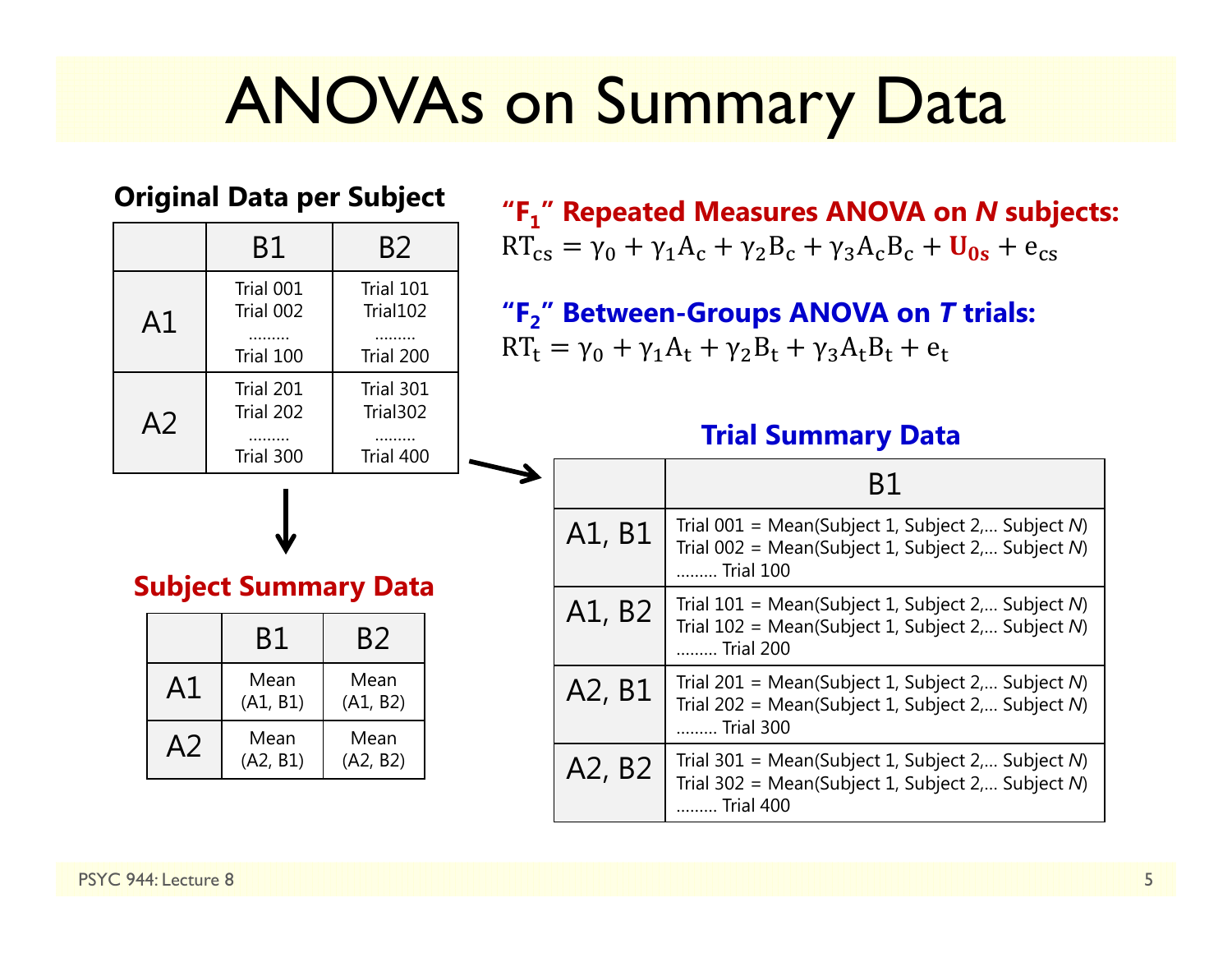## Choosing Amongst ANOVA Models

- F 1 RM ANOVA on **subject** summary data:
	- Assumes trials are fixed—within-condition *trial* variability is gone
- F 2 ANOVA on **trial** summary data:
	- Assumes persons are fixed—within-trial *subject* variability is gone
- • Proposed ANOVA-based resolutions:
	- **► F' → quasi-F test that treats both trials and subjects as random** (Clark, 1973), but requires complete data (least squares)
	- **Min F′** lower-bound of F′ derived from F1 and F2 results, which does not require complete data, but is (too) conservative
	- $\triangleright$  **F**<sub>1</sub> **x** F<sub>2</sub> criterion  $\rightarrow$  effects are only "real" if they are significant in **both F 1 and F 2 models** (aka, death knell for psycholinguists)
	- $\triangleright$  But neither model is complete (two wrongs don't make a right)…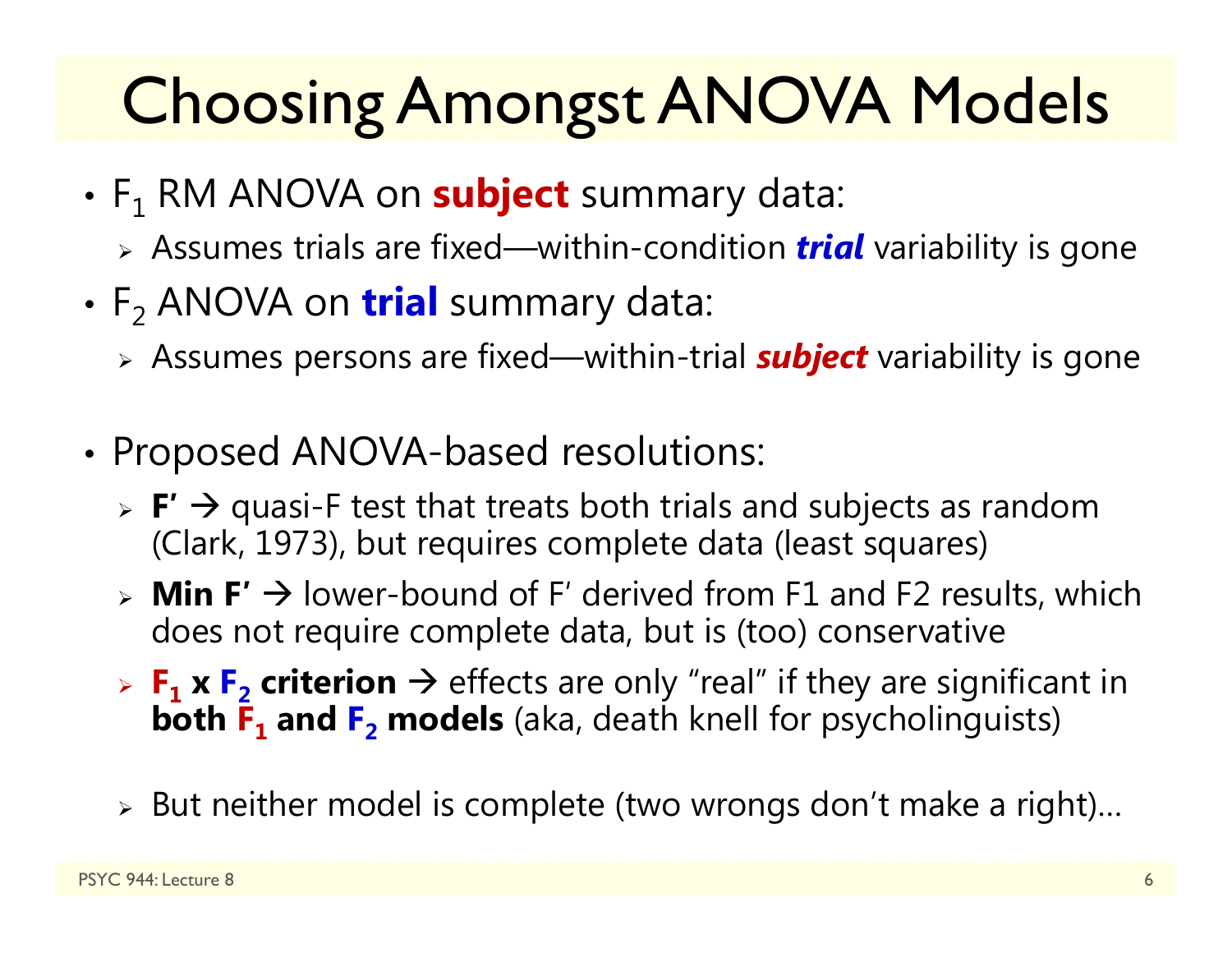## Sources of Variance (Clark, 1973) *t = #conditions, i = #items, s = #subjects*

| Label                 |                                                  | DF       | <b>Expected Mean Square</b>                                                                                                                      |  |
|-----------------------|--------------------------------------------------|----------|--------------------------------------------------------------------------------------------------------------------------------------------------|--|
| T                     | Treatments (t)                                   | $t-1$    | $\sigma_{\rm e}^2 + \sigma_{\rm SxI}^2 + i\sigma_{\rm TxS}^2 + \underline{\hspace{1cm}} + \mathsf{so}_I^2 + i\mathsf{so}_T^2$                    |  |
| I w T                 | Items (i) within<br><b>Treatments</b>            | $t(i-1)$ | $\sigma_{\rm e}^2 + \sigma_{\rm SxI}^2 + \underline{\hspace{1cm}} + \underline{\hspace{1cm}} + \textbf{so}_I^2 + \underline{\hspace{1cm}}$       |  |
| S                     | Subjects (s)                                     | $s-1$    | $\sigma_{\rm e}^2 + \sigma_{\rm SxI}^2 + \underline{\hspace{1cm}} + \textbf{to}_{\rm S}^2 + \underline{\hspace{1cm}} + \underline{\hspace{1cm}}$ |  |
| $T \times S$          | <b>Treatments by</b><br>Subjects                 |          | $(t-1)(s-1)$ $\sigma_e^2 + \sigma_{SxI}^2 + i\sigma_{TxS}^2 + \underline{\hspace{1cm}} + \underline{\hspace{1cm}} + \underline{\hspace{1cm}}$    |  |
| $S \times I \times T$ | Subjects by<br>Items within<br><b>Treatments</b> |          | $t(i-1)(s-1)$ $\sigma_e^2 + \sigma_{SxI}^2 +  +  +  +$                                                                                           |  |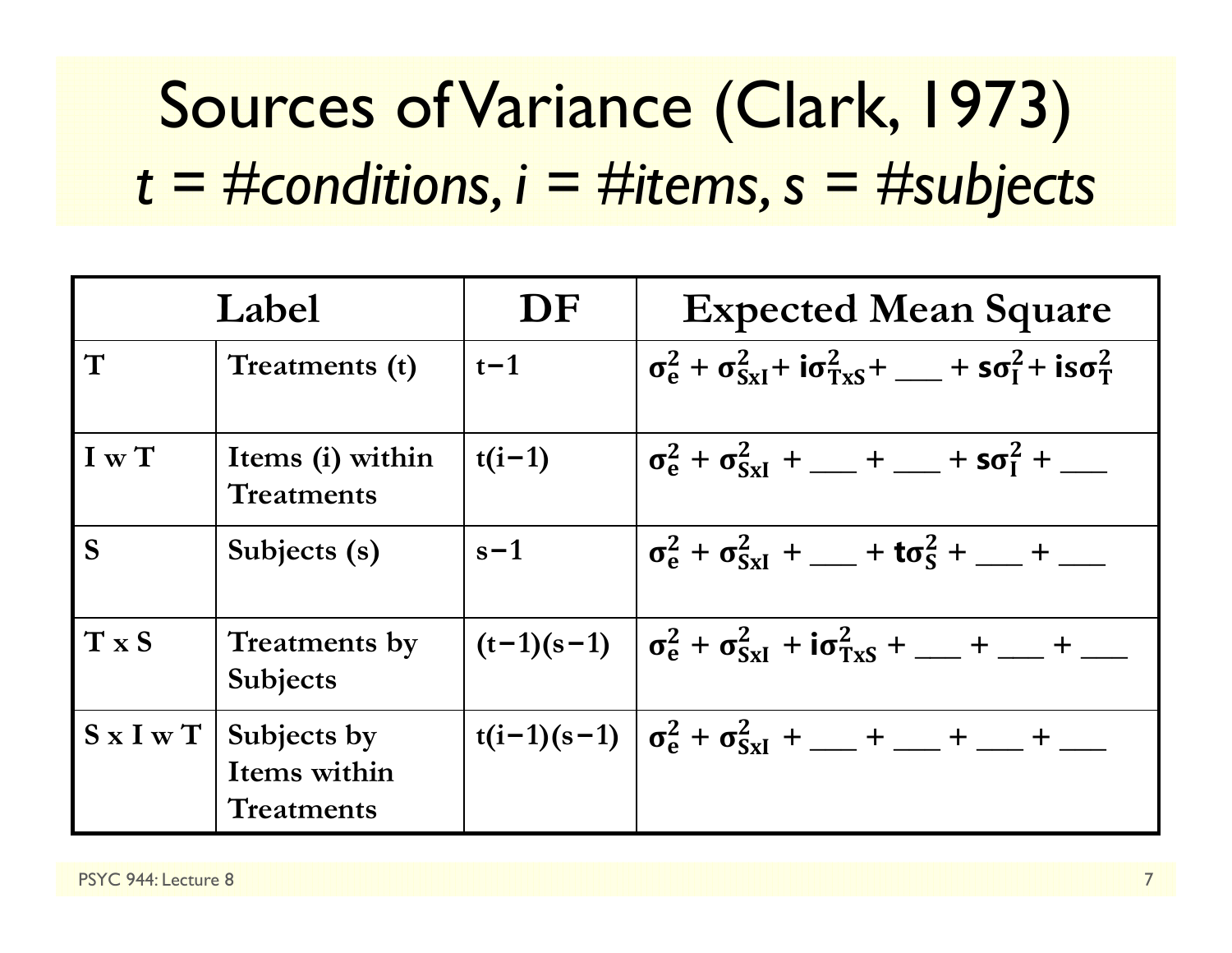#### Effect of Treatment via F  $_1$ ANOVA *T numerator should differ from TxS denominator by 1 term*

| Label              |                                                  | DF                | <b>Expected Mean Square</b>                                                                                                                               |
|--------------------|--------------------------------------------------|-------------------|-----------------------------------------------------------------------------------------------------------------------------------------------------------|
| $\mathbf T$        | <b>Treatments (t)</b>                            | $\vert t-1 \vert$ | $\sigma_{\rm e}^2 + \sigma_{\rm SxI}^2 + i\sigma_{\rm TxS}^2 + \dots +  \rm soI^2  +  i\sigma_{\rm T}^2 $                                                 |
| I w T              | Items (i) within<br><b>Treatments</b>            | $t(i-1)$          | $\sigma_{\rm e}^2 + \sigma_{\rm SxI}^2 + \underline{\hspace{1cm}} + \underline{\hspace{1cm}} + \textbf{so}_I^2 + \underline{\hspace{1cm}}$                |
| S <sub>1</sub>     | Subjects (s)                                     | $s-1$             | $\sigma_{\rm e}^2 + \sigma_{\rm SxI}^2 + \underline{\hspace{1cm}} + \textbf{to}_{\rm S}^2 + \underline{\hspace{1cm}} + \underline{\hspace{1cm}}$          |
| TxS                | <b>Treatments by</b><br><b>Subjects</b>          |                   | $\frac{(t-1)(s-1)}{(s-1)(s-1)}$ $\sigma_e^2 + \sigma_{SxI}^2 + i\sigma_{TxS}^2 + \underline{\qquad} + \underline{\qquad} + \underline{\qquad}$            |
| $S \times I \le T$ | Subjects by<br>Items within<br><b>Treatments</b> |                   | $t(i-1)(s-1)$ $\sigma_e^2 + \sigma_{SxI}^2 + \underline{\hspace{1cm}} + \underline{\hspace{1cm}} + \underline{\hspace{1cm}} + \underline{\hspace{1cm}} +$ |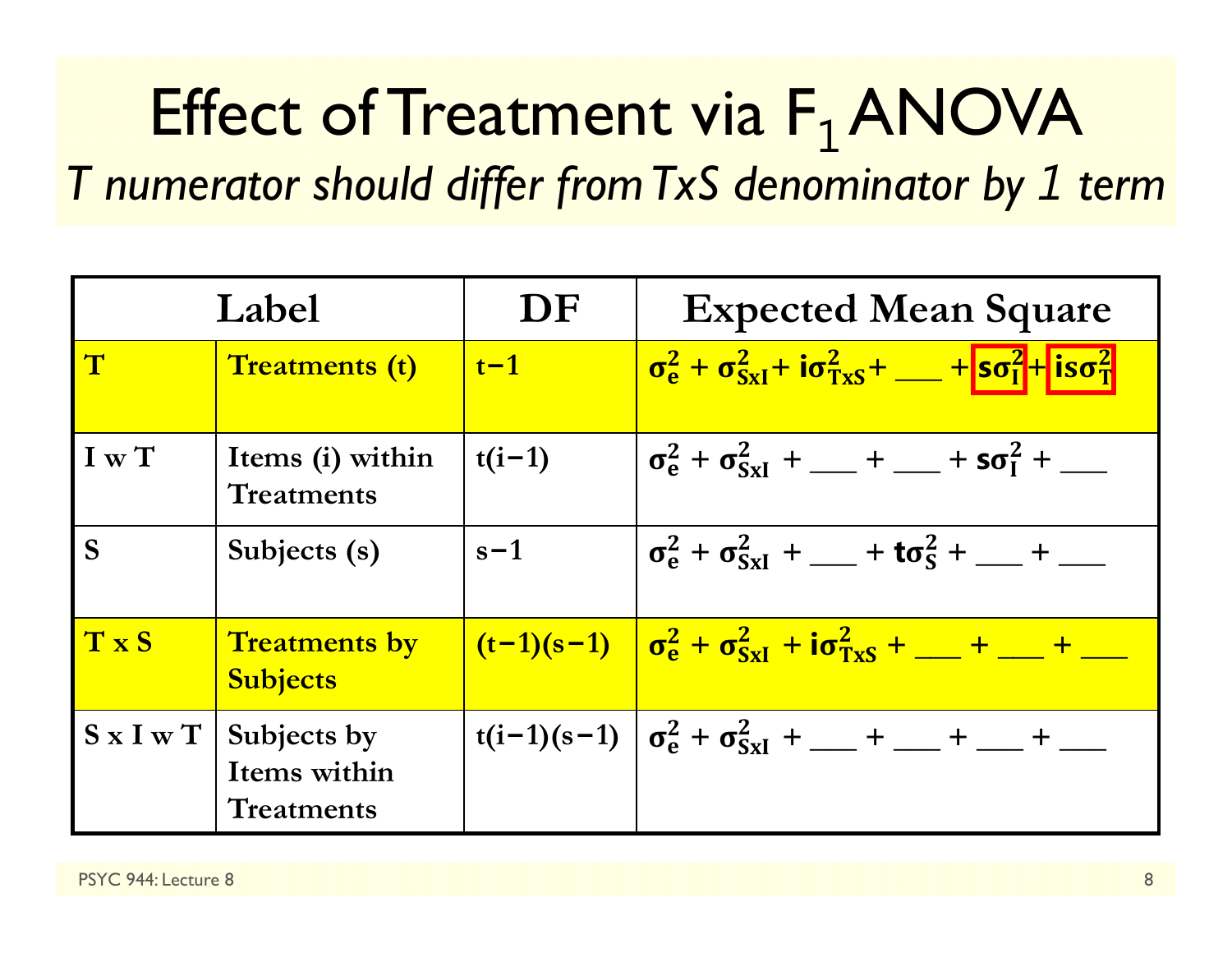#### Effect of Treatment via F <sub>2</sub>ANOVA *T numerator should differ from IxT denominator by 1 term*

| Label              |                                                  | DF                   | <b>Expected Mean Square</b>                                                                                                                      |  |
|--------------------|--------------------------------------------------|----------------------|--------------------------------------------------------------------------------------------------------------------------------------------------|--|
| $\mathbf T$        | <b>Treatments (t)</b>                            | $\vert t-1 \vert$    | $\sigma_{\rm e}^2 + \sigma_{\rm SxI}^2 + i\sigma_{\rm TxS}^2 + \underline{\qquad} + s\sigma_{\rm I}^2 + i s\sigma_{\rm T}^2$                     |  |
| I w T              | Items (i) within<br><b>Treatments</b>            | $\vert t(i-1) \vert$ | $\sigma_{\rm e}^2 + \sigma_{\rm SxI}^2 + \underline{\hspace{1cm}} + \underline{\hspace{1cm}} + \textbf{so}_I^2 + \underline{\hspace{1cm}}$       |  |
| S                  | Subjects (s)                                     | $s-1$                | $\sigma_{\rm e}^2 + \sigma_{\rm SxI}^2 + \underline{\hspace{1cm}} + \textbf{to}_{\rm S}^2 + \underline{\hspace{1cm}} + \underline{\hspace{1cm}}$ |  |
| T x S              | <b>Treatments by</b><br><b>Subjects</b>          |                      | $(t-1)(s-1)$ $\sigma_e^2 + \sigma_{SxI}^2 + i\sigma_{TxS}^2 + \underline{\qquad} + \underline{\qquad} + \underline{\qquad}$                      |  |
| $S \times I \le T$ | Subjects by<br>Items within<br><b>Treatments</b> |                      | $t(i-1)(s-1)$ $\sigma_e^2 + \sigma_{SxI}^2 +  +  +$                                                                                              |  |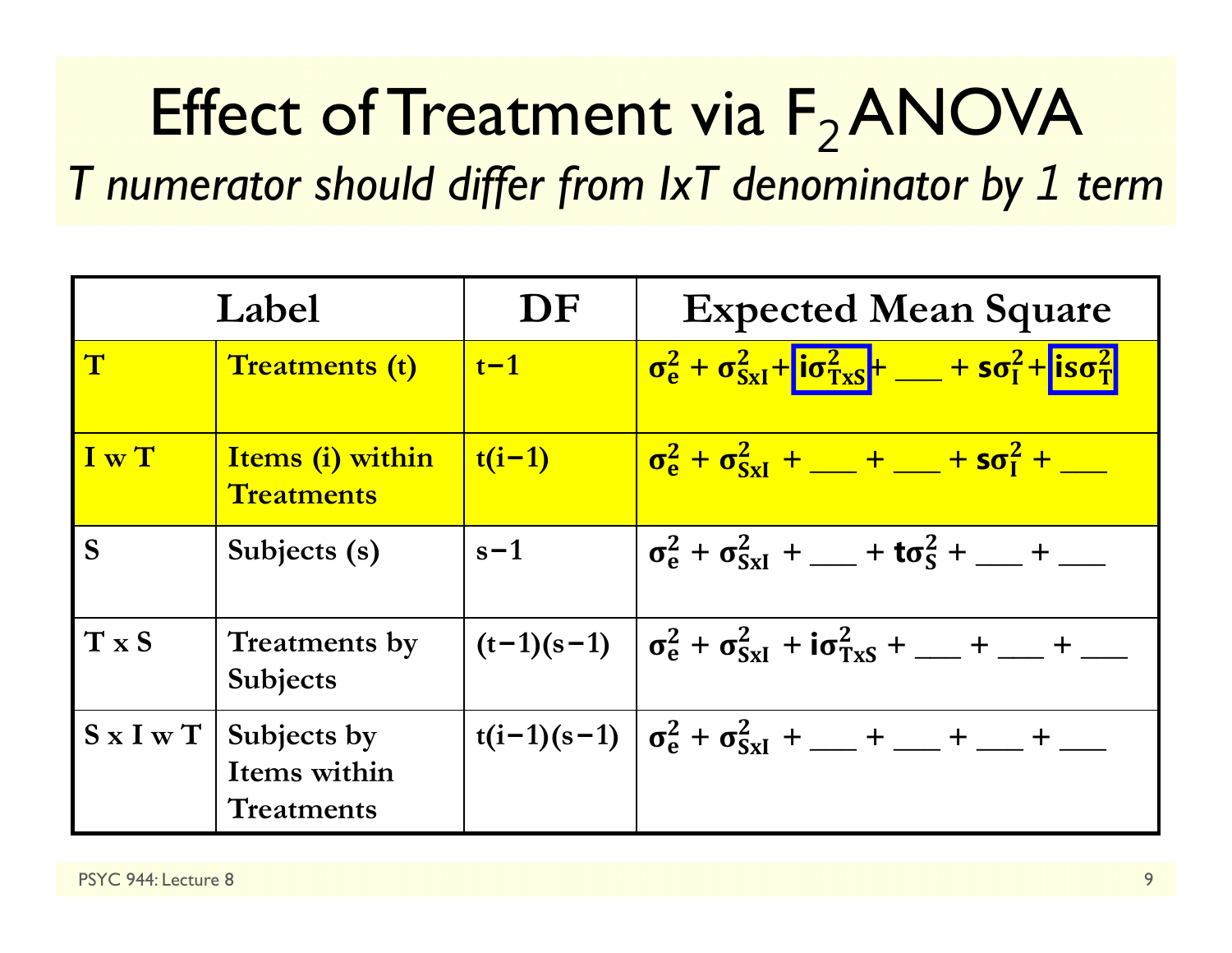#### Simultaneous Quasi-F Ratio (F ′)

• F′ was proposed by Clark (1973) as a quasi-F test that treats both items and subjects as random factors

$$
F'(df_{num}, df_{den}) = \frac{MS_T + MS_{SxI}}{MS_{Txs} + MS_I}
$$
  
where  $df_{num} = \frac{(MS_T + MS_{SxI})^2}{\frac{MS_T}{df_T} + \frac{MS_{SxI}}{df_{SxI}}}$  and  $df_{den} = \frac{(MS_{Txs} + MS_I)^2}{\frac{MS_{Txs}}{df_{Txs}} + \frac{MS_I}{df_I}$   

$$
F'(df_{num}, df_{den}) = \frac{(2 * \sigma_e^2) + (2 * \sigma_{SxI}^2) + (H I * \sigma_{Txs}^2) + (H I * \sigma_I^2) + (H I * H S * \sigma_I^2)}{(2 * \sigma_e^2) + (2 * \sigma_{SxI}^2) + (H I * \sigma_{Txs}^2) + (H S * \sigma_I^2)}
$$

- • Numerator then exceeds the denominator by exactly the treatment variance as desired… except it requires complete data given that it relies on least squares
	- $\triangleright$  Not feasible in most real-world experiments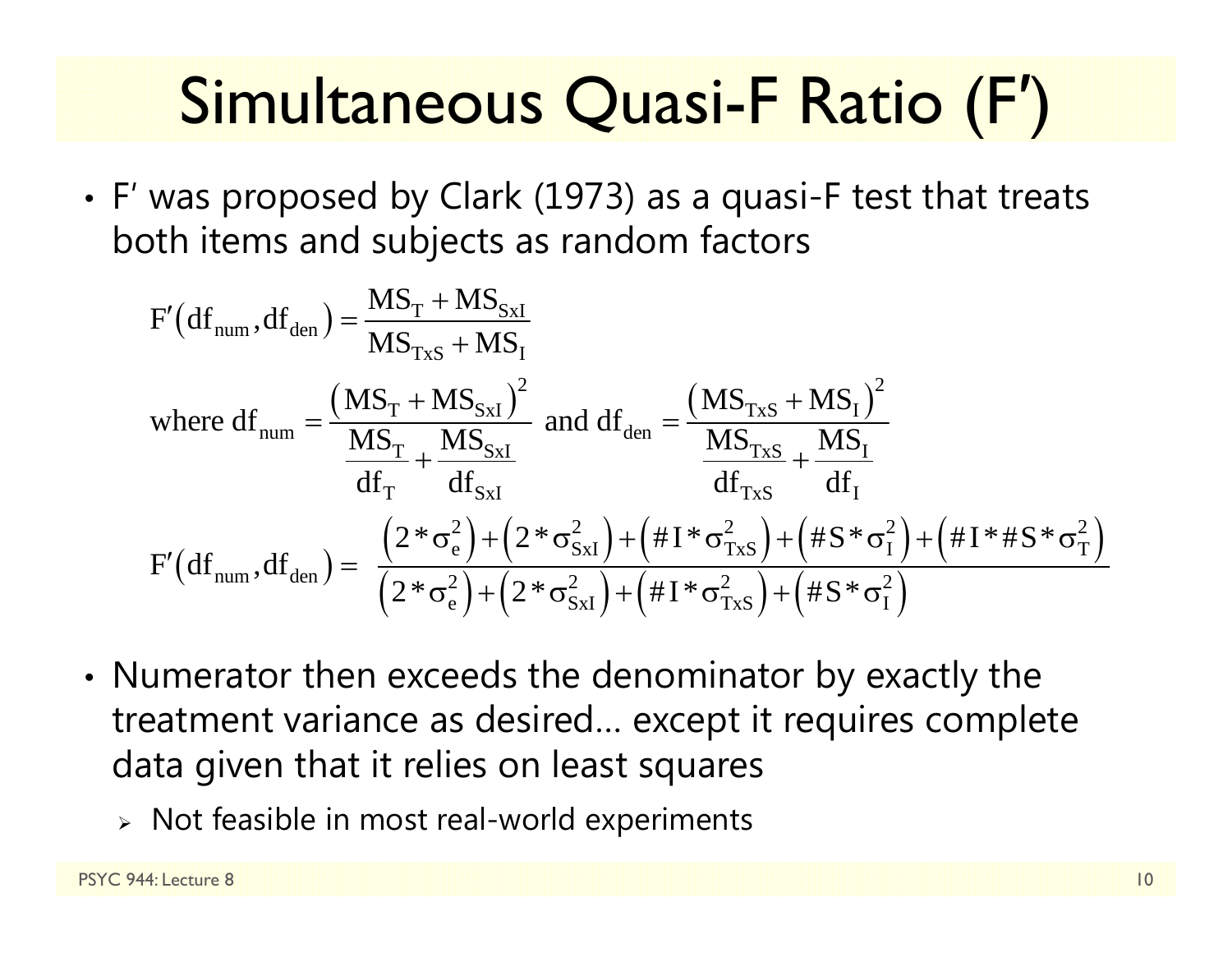#### Minimum of Quasi-F Ratio (Min F ′)

• $\bullet\,$  Min F' was developed to be used from  $\mathsf{F}_1$  and  $\mathsf{F}_2$  results:

min F' (df<sub>num</sub>, df<sub>den</sub>) = 
$$
\frac{MS_T}{MS_{Txs} + MS_I} = \frac{F_1 * F_2}{F_1 + F_2}
$$

- •• But given that Min F' is overly conservative, having to show significance by both models is often required instead:
	- $\triangleright\;$  the  $\mathsf F_1$  by  $\mathsf F_2$  criterion... but two wrongs don't make a right
- • Wouldn't it be nice if we had some way to treat subjects and items as the random effects they actually are???
	- $\triangleright$  And to assess the extent to which items are actually exchangeable?
	- $\triangleright$  And that all the extraneous item variables were adequately controlled?
	- **Multilevel models to the rescue! … maybe?**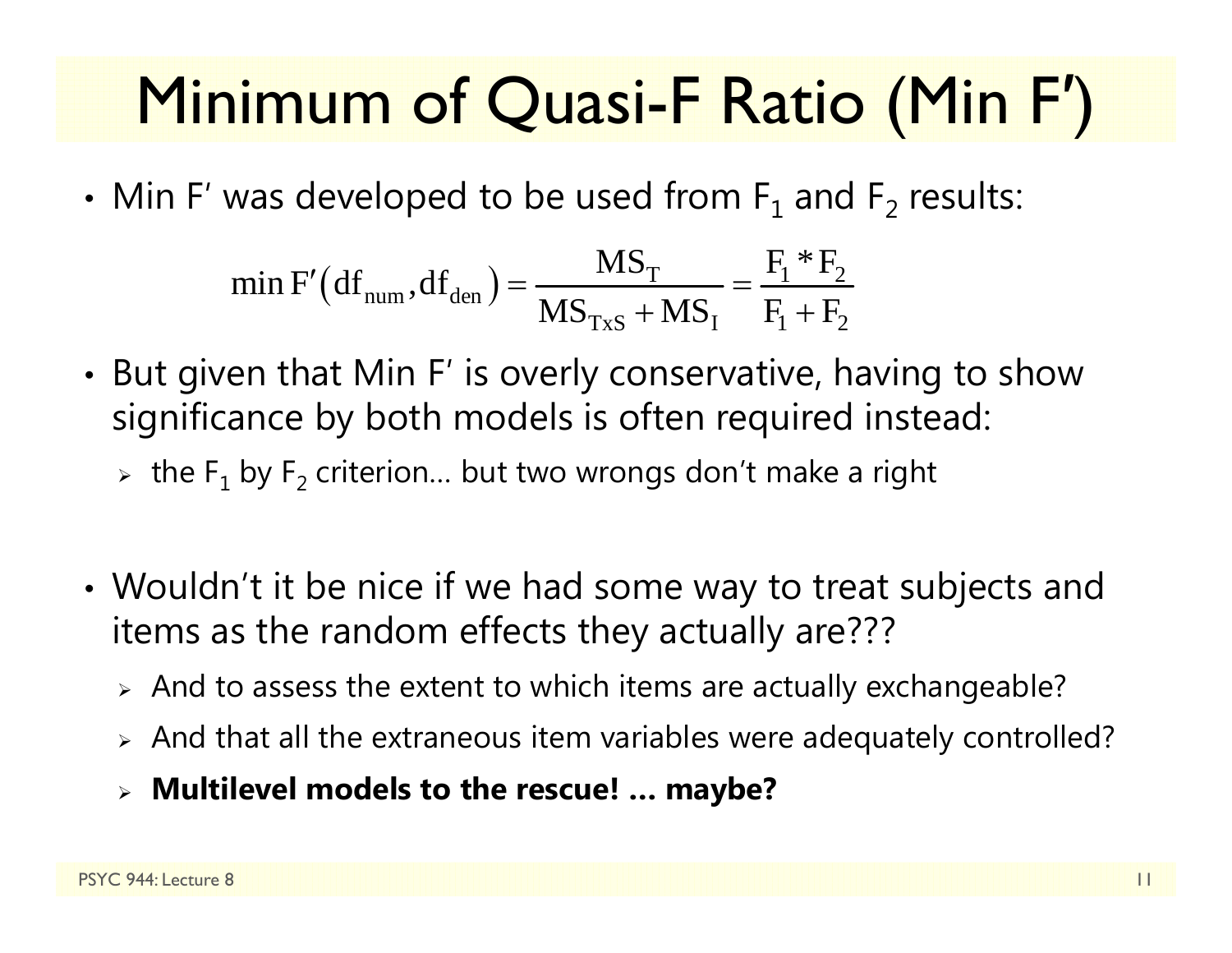### Multilevel Models to the Rescue?

#### **Original Data per Person Pros:**

|                | B1                                  | B <sub>2</sub>                     |
|----------------|-------------------------------------|------------------------------------|
| A1             | Trial 001<br>Trial 002<br>Trial 100 | Trial 101<br>Trial102<br>Trial 200 |
| A <sub>2</sub> | Trial 201<br>Trial 202<br>Trial 300 | Trial 301<br>Trial302<br>Trial 400 |

- •Use all original data, not summaries
- •Responses can be missing at random
- •Can include continuous trial predictors

#### **Cons:**

 $\bullet$ **Is still wrong**

Level 1: 
$$
y_{ts} = \beta_{0s} + \beta_{1s}A_{ts} + \beta_{2s}B_{ts} + \beta_{3s}A_{ts}B_{ts} + e_{ts}
$$

Level 2:  $\,\,\beta_{0{\rm s}}=\gamma_{00}+{\rm U}_{0{\rm s}}$  $\beta_{1s} = \gamma_{10}$  $\beta_{2{\scriptscriptstyle S}}=\gamma_{20}$  $\beta_{3s}=\gamma_{30}$ 

Level 1 = Within-Subject Variation (Across Trials)

Level 2 = Between-Subject Variation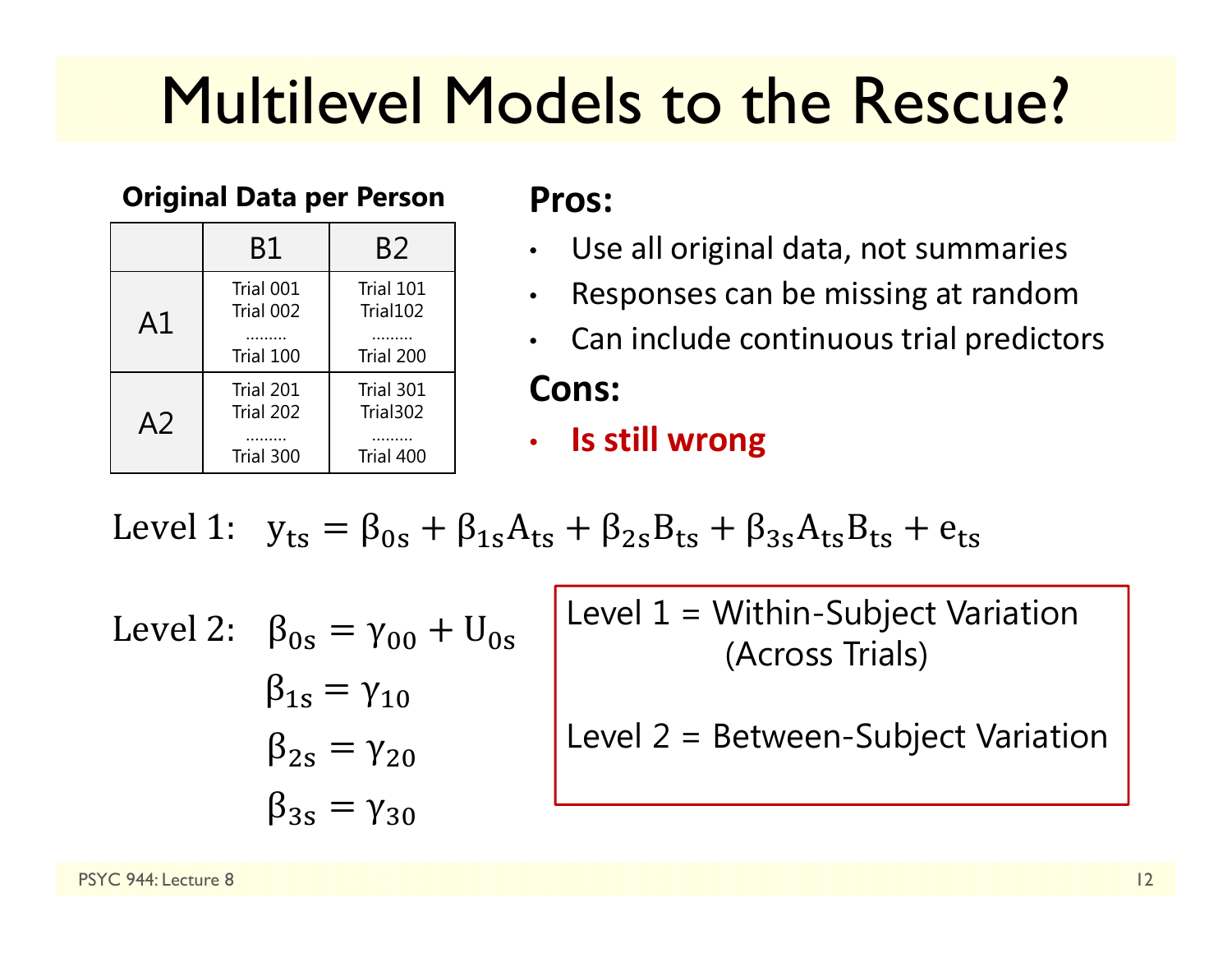#### Multilevel Models to the Rescue?

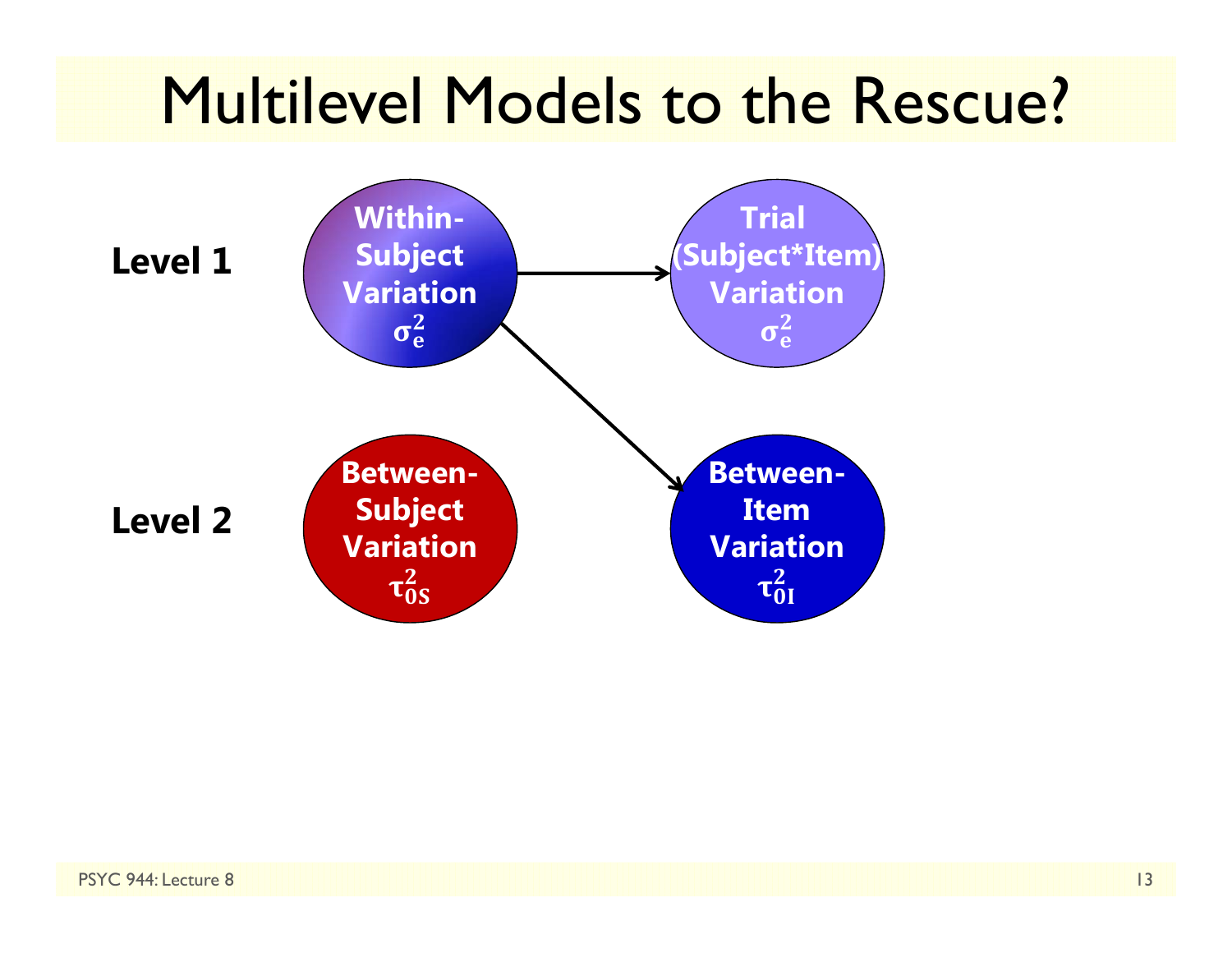#### Empty Means, Crossed Random Effects Models

- • **Residual-only model:**
	- $\triangleright$  RT<sub>tis</sub> = γ<sub>000</sub> +  $e$ <sub>tis</sub>
	- Assumes no effects (dependency) of subjects or items

#### •**Random subjects model:**

- $\triangleright$  RT<sub>tis</sub> = γ<sub>000</sub> + **U<sub>00s</sub>** + e<sub>tis</sub>
- Models systematic mean differences **between subjects**

#### •**Random subjects and items model:**

- $\triangleright$  RT<sub>tis</sub> = γ<sub>000</sub> + U<sub>00s</sub> + U<sub>0i0</sub> + e<sub>tis</sub>
- Also models systematic mean differences **between items**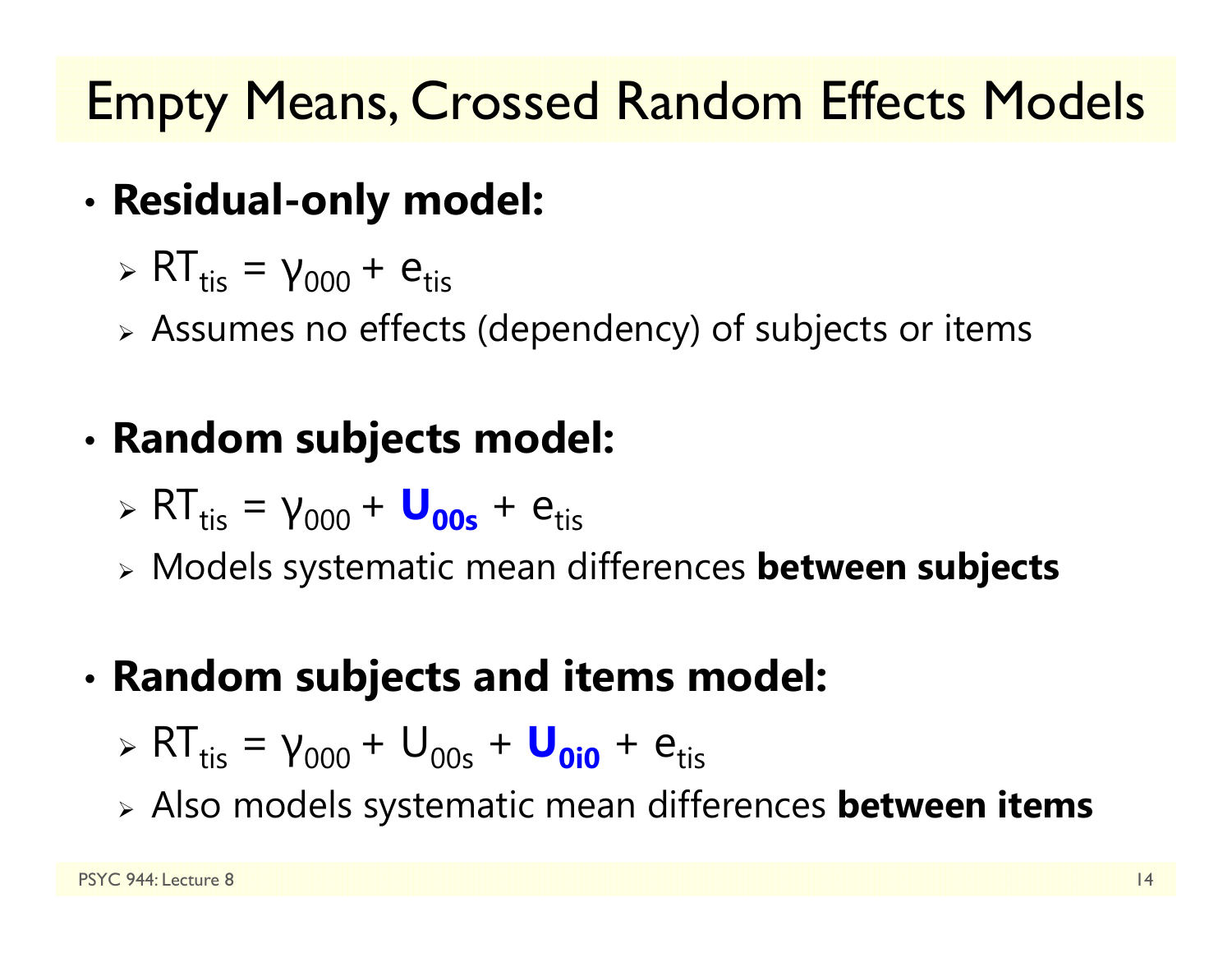## A Better Way of (Multilevel) Life



Random effects over **subjects** of **item** or **trial** predictors can also be tested and predicted.

#### • **Multilevel Model with** *Crossed* **Random Effects:**

୲୧ୱ ଵ ୧ ଶ ୧ ଷ ୧ ୧  $\log \tau$   $\upsilon_{0i0}$   $\tau$   $\upsilon_{tis}$ 



- • Both **subjects** and **items** as random effects:
	- $\triangleright$  Subject predictors explain between-subject mean variation:  $\tau_{0S}^2$  $\bf{2}$
	- $\triangleright$  Item predictors explain between-item mean variation:  $\tau_{0I}^2$  $\bf{z}$
	- $>$  Trial predictors explain trial-specific residual variation:  $\sigma_{\rm e}^2$  $\mathbf 2$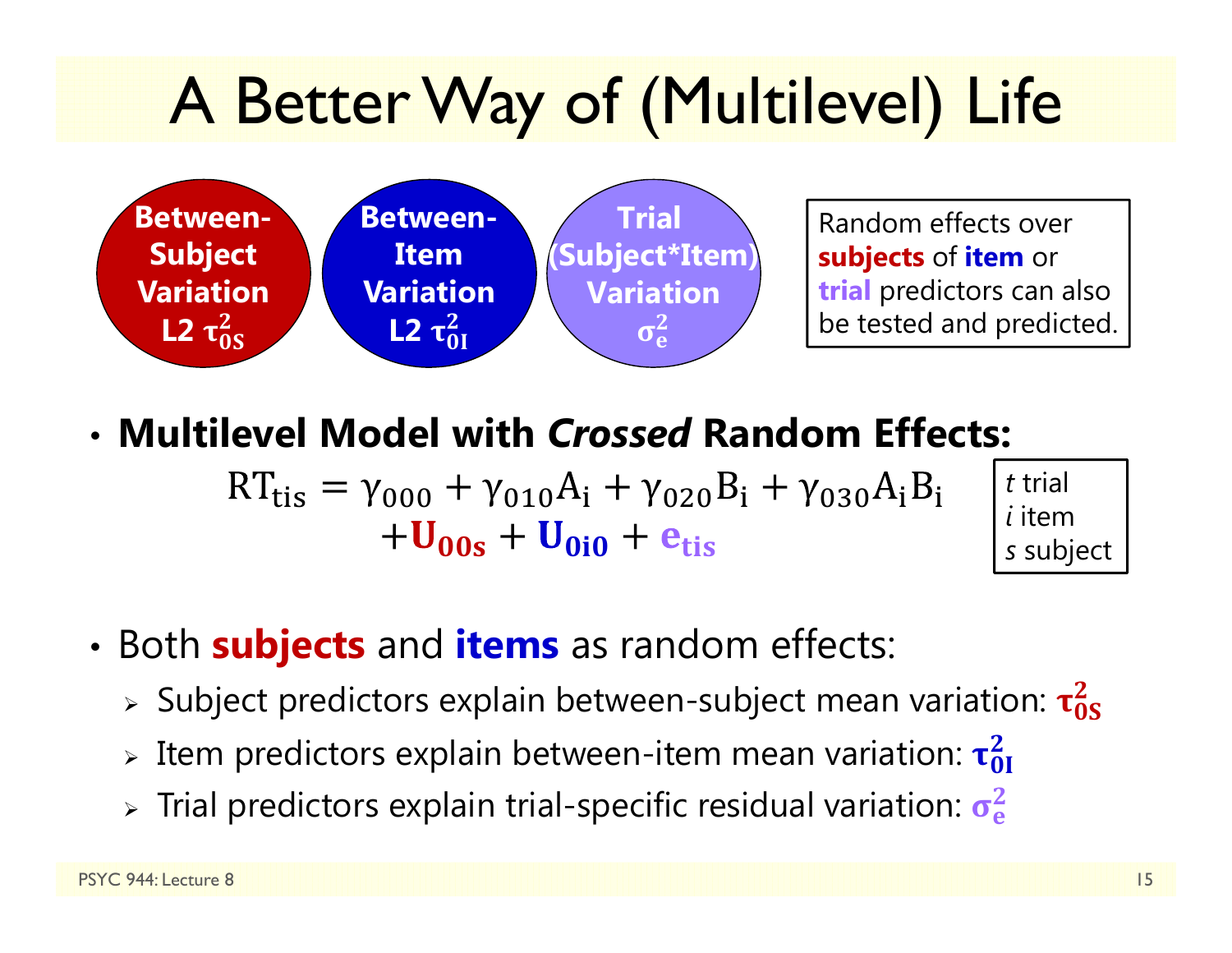#### Example 1: Psycholinguistic Study *(Locker, Hoffman, & Bovaird, 2007)*

- Crossed design: 38 subjects by 39 items (words or nonwords)
- •Lexical decision task: RT to decide if word or nonword
- 2 word-specific predictors of interest:
	- A: Low/High Phonological Neighborhood Frequency
	- B: Small/Large Semantic Neighborhood Size

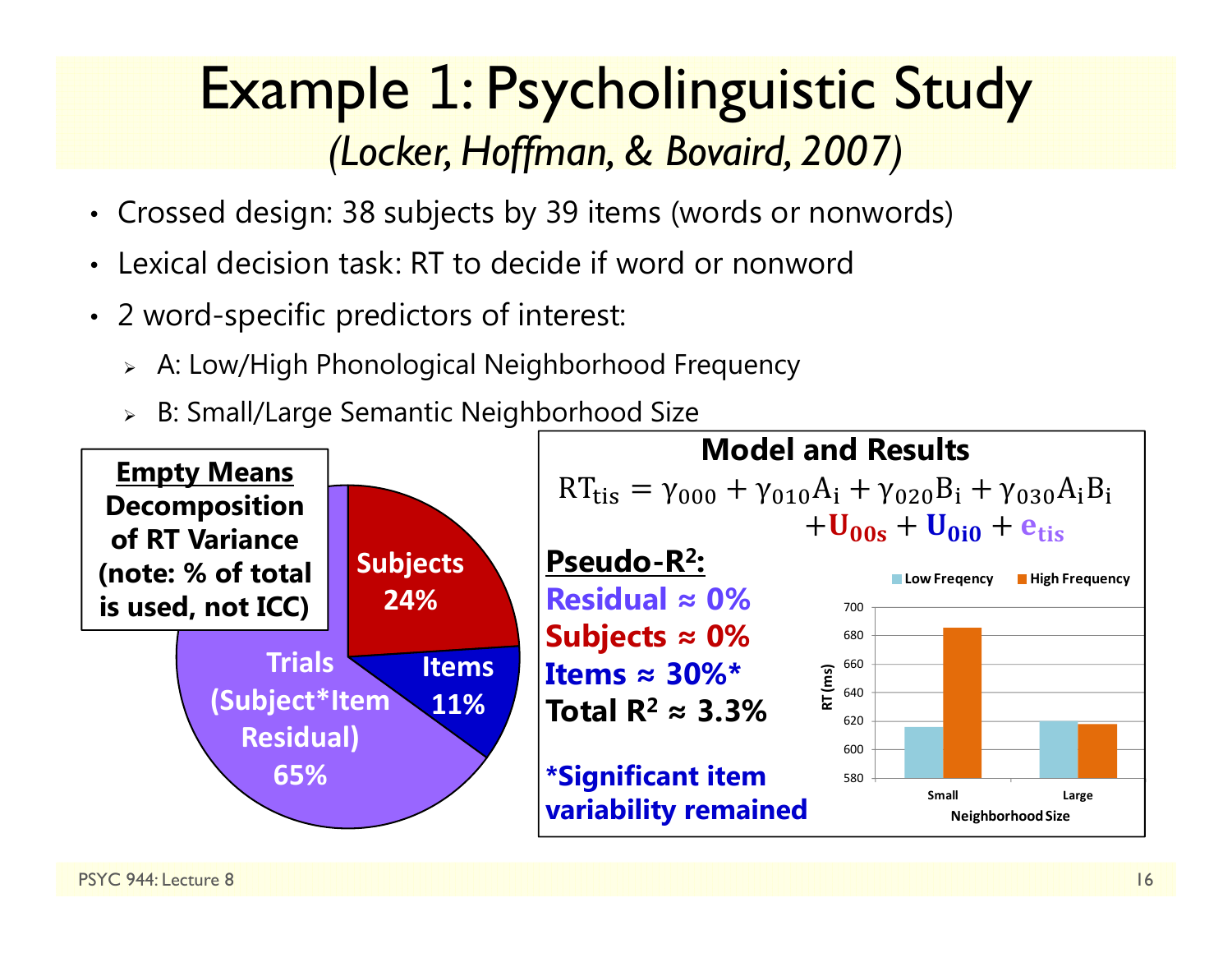### Tests of Fixed Effects by Model

|                            | A: Frequency         | <b>B: Size</b>       | A*B: Interaction |
|----------------------------|----------------------|----------------------|------------------|
|                            | <b>Marginal Main</b> | <b>Marginal Main</b> | of Frequency     |
|                            | <b>Effect</b>        | <b>Effect</b>        | by Size          |
| $F_1$ Subjects             | $F(1,37) = 16.1$     | $F(1,37) = 14.9$     | $F(1,37) = 38.2$ |
| <b>ANOVA</b>               | $p = .0003$          | $p = .0004$          | p < .0001        |
| <b>F<sub>2</sub> Words</b> | $F(1,35) = 5.3$      | $F(1,35) = 4.5$      | $F(1,35) = 5.7$  |
| <b>ANOVA</b>               | $p = .0278$          | $p = .0415$          | $p = .0225$      |
| $F'$ min                   | $F(1,56) = 4.0$      | $F(1,55) = 3.5$      | $F(1,45) = 5.0$  |
| (via ANOVA)                | $p = .0530$          | $p = .0710$          | $p = .0310$      |
| <b>Crossed MLM</b>         | $F(1,32) = 5.4$      | $F(1,32) = 4.6$      | $F(1,32) = 6.0$  |
| (via REML)                 | $p = .0272$          | $p = .0393$          | $p = .0199$      |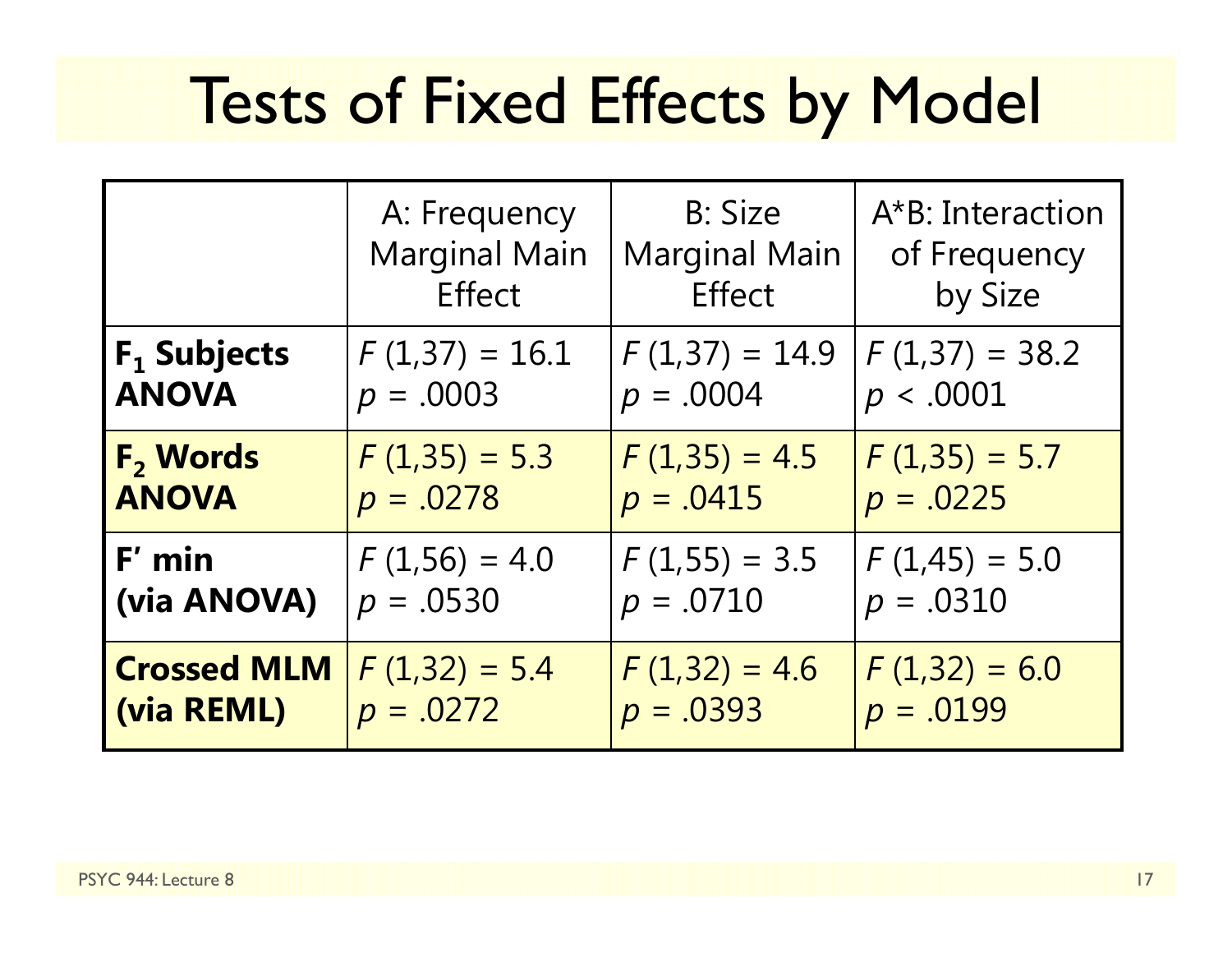### Tests of Fixed Effects by Model

|                               | A: Frequency         | <b>B: Size</b>       | A*B: Interaction |  |
|-------------------------------|----------------------|----------------------|------------------|--|
|                               | <b>Marginal Main</b> | <b>Marginal Main</b> | of Frequency     |  |
|                               | <b>Effect</b>        | Effect               | by Size          |  |
| <b>F<sub>1</sub> Subjects</b> | $F(1,37) = 16.1$     | $F(1,37) = 14.9$     | $F(1,37) = 38.2$ |  |
| <b>ANOVA</b>                  | $p = .0003$          | $p = .0004$          | p < .0001        |  |
| $F2$ Words                    | $F(1,35) = 5.3$      | $F(1,35) = 4.5$      | $F(1,35) = 5.7$  |  |
| <b>ANOVA</b>                  | $p = .0278$          | $p = .0415$          | $p = .0225$      |  |
| F' min                        | $F(1,56) = 4.0$      | $F(1,55) = 3.5$      | $F(1,45) = 5.0$  |  |
| (via ANOVA)                   | $p = .0530$          | $p = .0710$          | $p = .0310$      |  |
| <b>Crossed MLM</b>            | $F(1,32) = 5.4$      | $F(1,32) = 4.6$      | $F(1,32) = 6.0$  |  |
| (via REML)                    | $p = .0272$          | $p = .0393$          | $p = .0199$      |  |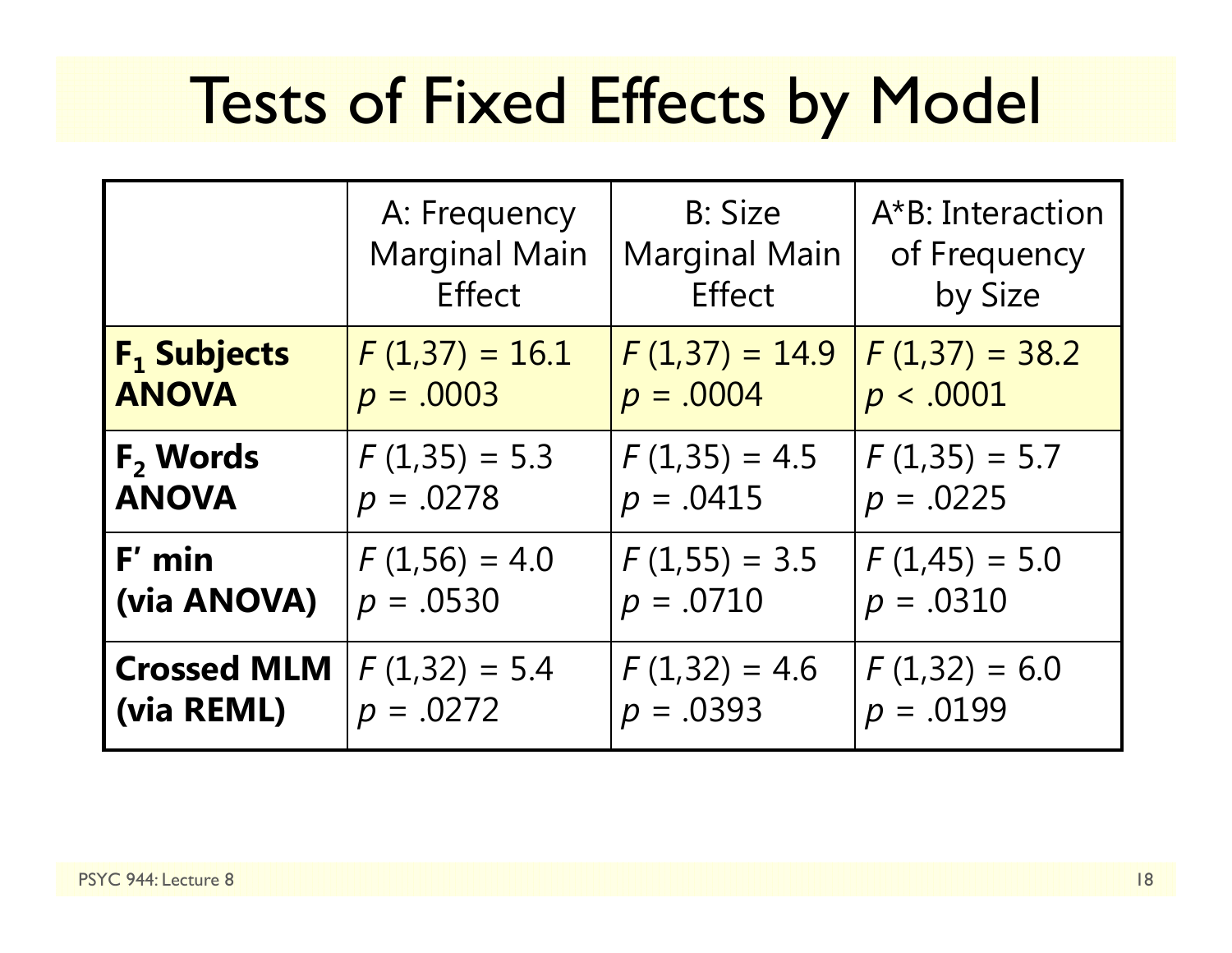### Tests of Fixed Effects by Model

|                    | <b>B: Size</b><br>A: Frequency<br><b>Marginal Main</b><br><b>Marginal Main</b><br><b>Effect</b><br>Effect |                  | A*B: Interaction<br>of Frequency<br>by Size |
|--------------------|-----------------------------------------------------------------------------------------------------------|------------------|---------------------------------------------|
| $F_1$ Subjects     | $F(1,37) = 16.1$                                                                                          | $F(1,37) = 14.9$ | $F(1,37) = 38.2$                            |
| <b>ANOVA</b>       | $p = .0003$                                                                                               | $p = .0004$      | p < .0001                                   |
| $F2$ Words         | $F(1,35) = 5.3$                                                                                           | $F(1,35) = 4.5$  | $F(1,35) = 5.7$                             |
| <b>ANOVA</b>       | $p = .0278$                                                                                               | $p = .0415$      | $p = .0225$                                 |
| F' min             | $F(1,56) = 4.0$                                                                                           | $F(1,55) = 3.5$  | $F(1,45) = 5.0$                             |
| (via ANOVA)        | $p = .0530$                                                                                               | $p = .0710$      | $p = .0310$                                 |
| <b>Crossed MLM</b> | $F(1,32) = 5.4$                                                                                           | $F(1,32) = 4.6$  | $F(1,32) = 6.0$                             |
| (via REML)         | $p = .0272$                                                                                               | $p = .0393$      | $p = .0199$                                 |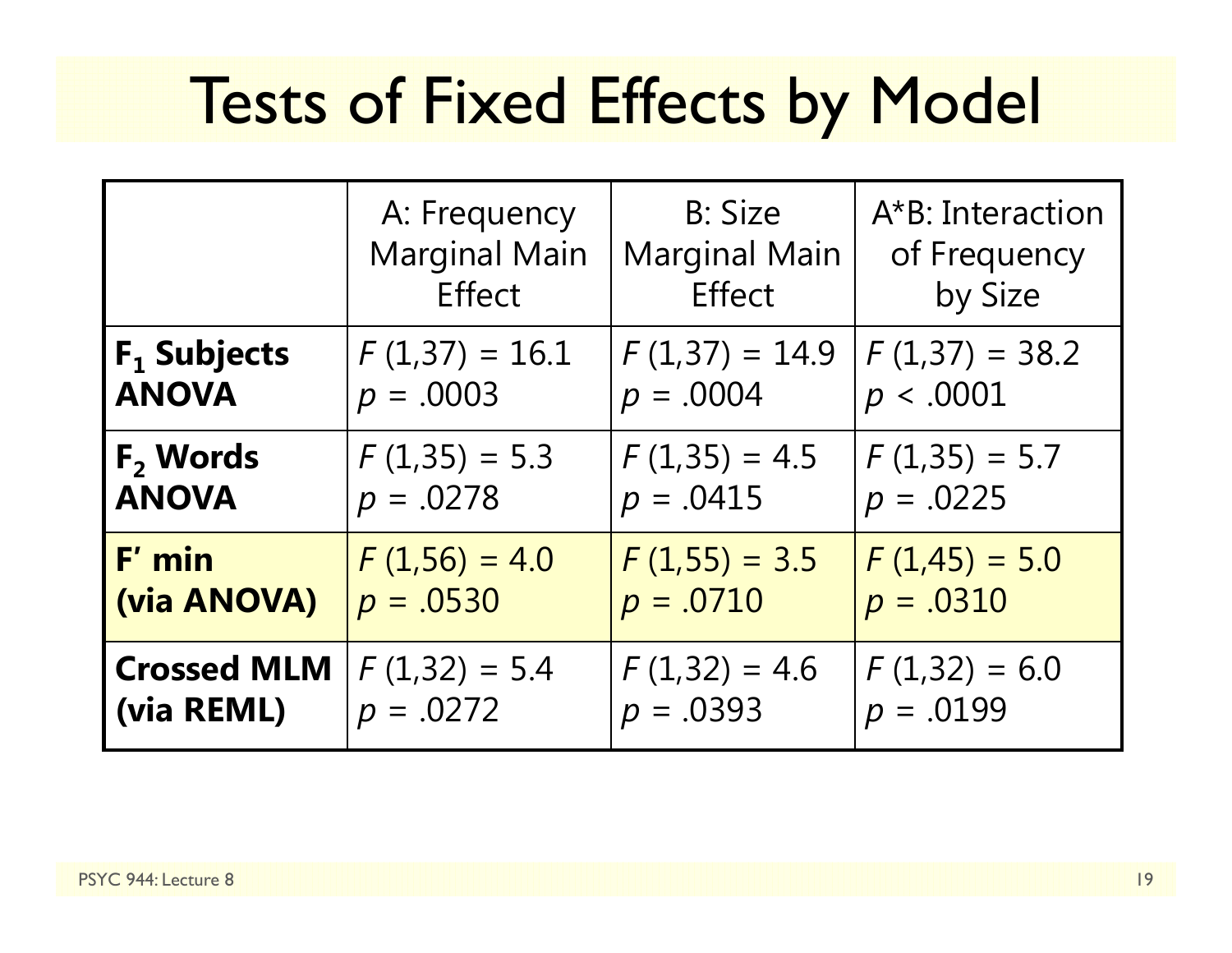## Simulation: Type 1 Error Rates

| Condition              |                | <b>Models</b> |                |          |        |                |                 |                |
|------------------------|----------------|---------------|----------------|----------|--------|----------------|-----------------|----------------|
|                        |                |               | 1:             | 2:       | 3:     | 4:             | 5:              | 6:             |
| Item                   | Subject        |               | <b>Both</b>    | Random   | Random | <b>No</b>      | F1              | F <sub>2</sub> |
| Variance               | Variance       |               | Random         | Subjects | Items  | Random         | <b>Subjects</b> | Item           |
|                        |                |               | <b>Effects</b> | Only     | Only   | <b>Effects</b> | <b>ANOVA</b>    | <b>ANOVA</b>   |
| <b>Item Effect:</b>    |                |               |                |          |        |                |                 |                |
| $\overline{2}$         | $\overline{2}$ |               | 0.03           | 0.09     | 0.03   | 0.09           | 0.09            | 0.03           |
| $\overline{2}$         | 10             |               | 0.05           | 0.14     | 0.05   | 0.12           | 0.15            | 0.05           |
| 10                     | 2              |               | 0.04           | 0.32     | 0.04   | 0.31           | 0.32            | 0.04           |
| 10                     | 10             |               | 0.05           | 0.31     | 0.05   | 0.29           | 0.33            | 0.05           |
| <b>Subject Effect:</b> |                |               |                |          |        |                |                 |                |
| $\overline{2}$         | $\overline{2}$ |               | 0.04           | 0.04     | 0.12   | 0.11           | 0.04            | 0.12           |
| $\overline{2}$         | 10             |               | 0.05           | 0.05     | 0.34   | 0.34           | 0.05            | 0.36           |
| 10                     | 2              |               | 0.04           | 0.03     | 0.12   | 0.09           | 0.03            | 0.12           |
| 10                     | 10             |               | 0.06           | 0.06     | 0.34   | 0.31           | 0.05            | 0.37           |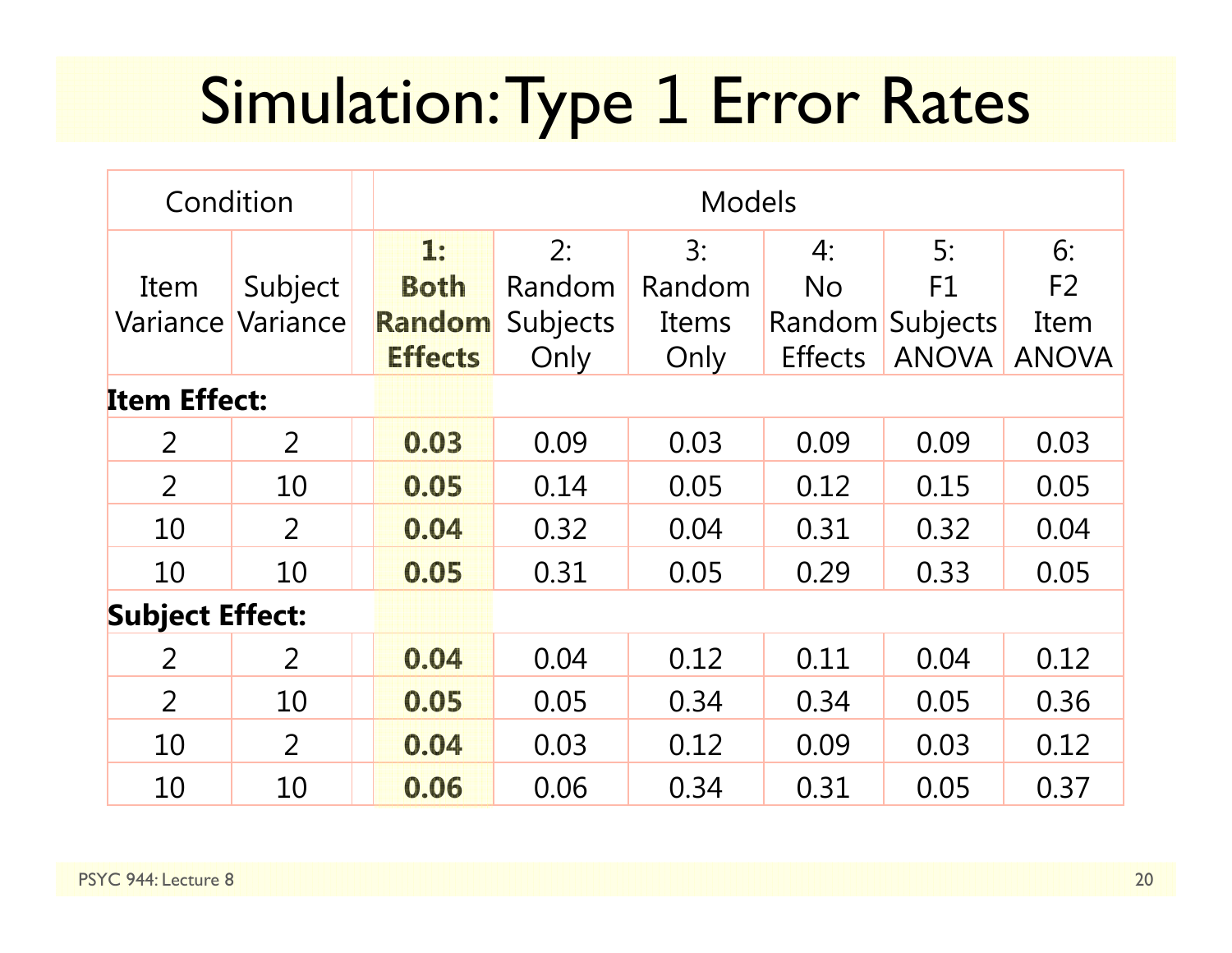#### Model Items as Fixed  $\rightarrow$  Wrong Item Effect

| Condition              |                |                | <b>Models</b>   |        |                |                        |                |
|------------------------|----------------|----------------|-----------------|--------|----------------|------------------------|----------------|
|                        |                | 1:             | 2:              | 3:     | 4:             | 5:                     | 6:             |
| Item                   | Subject        | <b>Both</b>    | <b>Random</b>   | Random | <b>No</b>      | F1                     | F <sub>2</sub> |
| Variance               | Variance       | Random         | <b>Subjects</b> | Items  |                | Random <b>Subjects</b> | Item           |
|                        |                | <b>Effects</b> | Only            | Only   | <b>Effects</b> | <b>ANOVA</b>           | <b>ANOVA</b>   |
| <b>Item Effect:</b>    |                |                |                 |        |                |                        |                |
| 2                      | $\overline{2}$ | 0.03           | 0.09            | 0.03   | 0.09           | 0.09                   | 0.03           |
| $\overline{2}$         | 10             | 0.05           | 0.14            | 0.05   | 0.12           | 0.15                   | 0.05           |
| 10                     | $\overline{2}$ | 0.04           | 0.32            | 0.04   | 0.31           | 0.32                   | 0.04           |
| 10                     | 10             | 0.05           | 0.31            | 0.05   | 0.29           | 0.33                   | 0.05           |
| <b>Subject Effect:</b> |                |                |                 |        |                |                        |                |
| 2                      | $\overline{2}$ | 0.04           | 0.04            | 0.12   | 0.11           | 0.04                   | 0.12           |
| $\overline{2}$         | 10             | 0.05           | 0.05            | 0.34   | 0.34           | 0.05                   | 0.36           |
| 10                     | $\overline{2}$ | 0.04           | 0.03            | 0.12   | 0.09           | 0.03                   | 0.12           |
| 10                     | 10             | 0.06           | 0.06            | 0.34   | 0.31           | 0.05                   | 0.37           |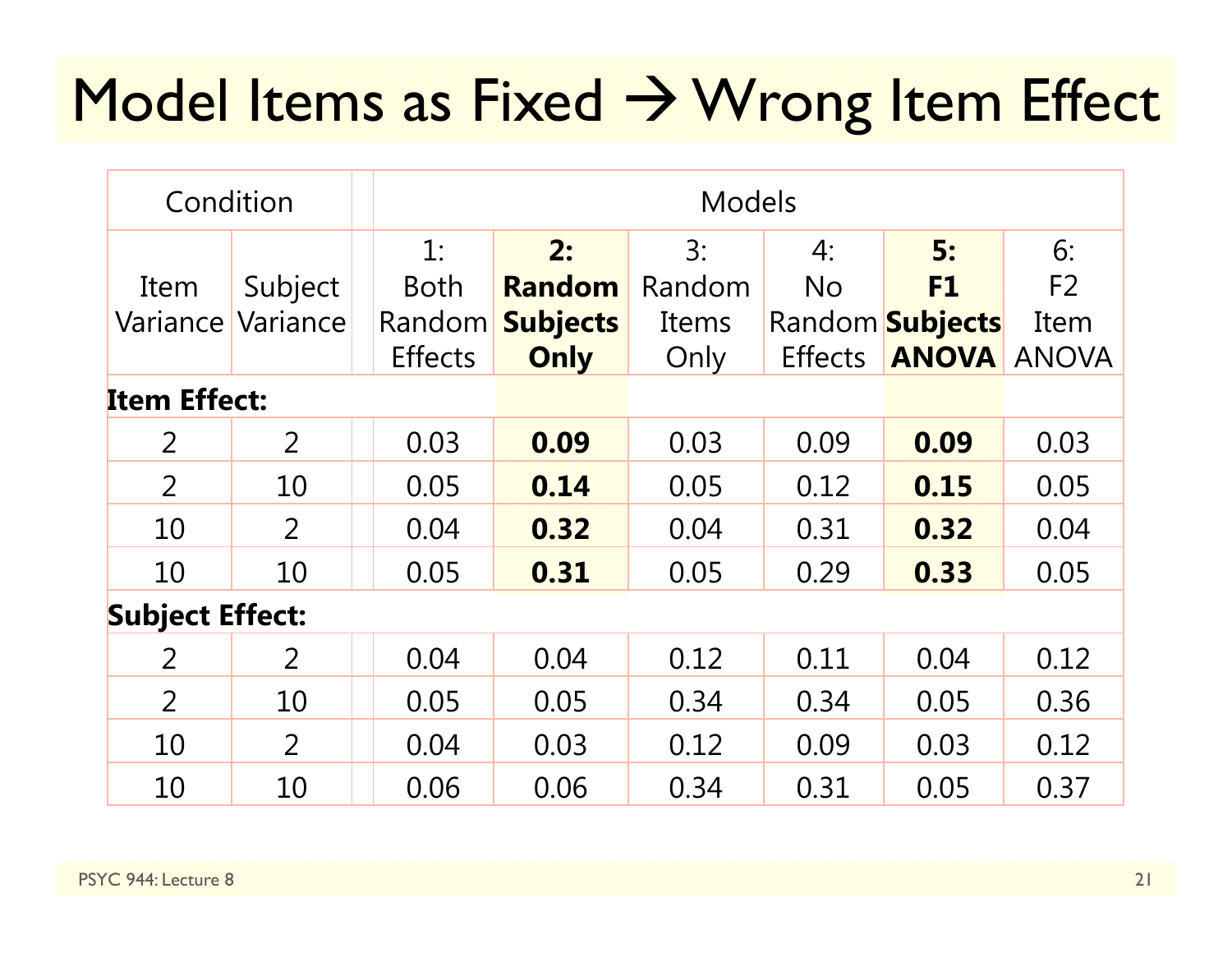#### Model Subjects as Fixed  $\rightarrow$  Wrong Subject Effect

| Condition              |                |                | <b>Models</b> |               |                |                 |              |  |  |
|------------------------|----------------|----------------|---------------|---------------|----------------|-----------------|--------------|--|--|
|                        |                | 1:             | 2:            | 3:            | 4:             | 5:              | 6:           |  |  |
| Item                   | Subject        | <b>Both</b>    | Random        | <b>Random</b> | <b>No</b>      | F1              | F2           |  |  |
| Variance               | Variance       | Random         | Subjects      | <b>Items</b>  | Random         | <b>Subjects</b> | <b>Item</b>  |  |  |
|                        |                | <b>Effects</b> | Only          | Only          | <b>Effects</b> | <b>ANOVA</b>    | <b>ANOVA</b> |  |  |
| <b>Item Effect:</b>    |                |                |               |               |                |                 |              |  |  |
| $\overline{2}$         | $\overline{2}$ | 0.03           | 0.09          | 0.03          | 0.09           | 0.09            | 0.03         |  |  |
| 2                      | 10             | 0.05           | 0.14          | 0.05          | 0.12           | 0.15            | 0.05         |  |  |
| 10                     | 2              | 0.04           | 0.32          | 0.04          | 0.31           | 0.32            | 0.04         |  |  |
| 10                     | 10             | 0.05           | 0.31          | 0.05          | 0.29           | 0.33            | 0.05         |  |  |
| <b>Subject Effect:</b> |                |                |               |               |                |                 |              |  |  |
| $\overline{2}$         | $\overline{2}$ | 0.04           | 0.04          | 0.12          | 0.11           | 0.04            | 0.12         |  |  |
| $\overline{2}$         | 10             | 0.05           | 0.05          | 0.34          | 0.34           | 0.05            | 0.36         |  |  |
| 10                     | $\overline{2}$ | 0.04           | 0.03          | 0.12          | 0.09           | 0.03            | 0.12         |  |  |
| 10                     | 10             | 0.06           | 0.06          | 0.34          | 0.31           | 0.05            | 0.37         |  |  |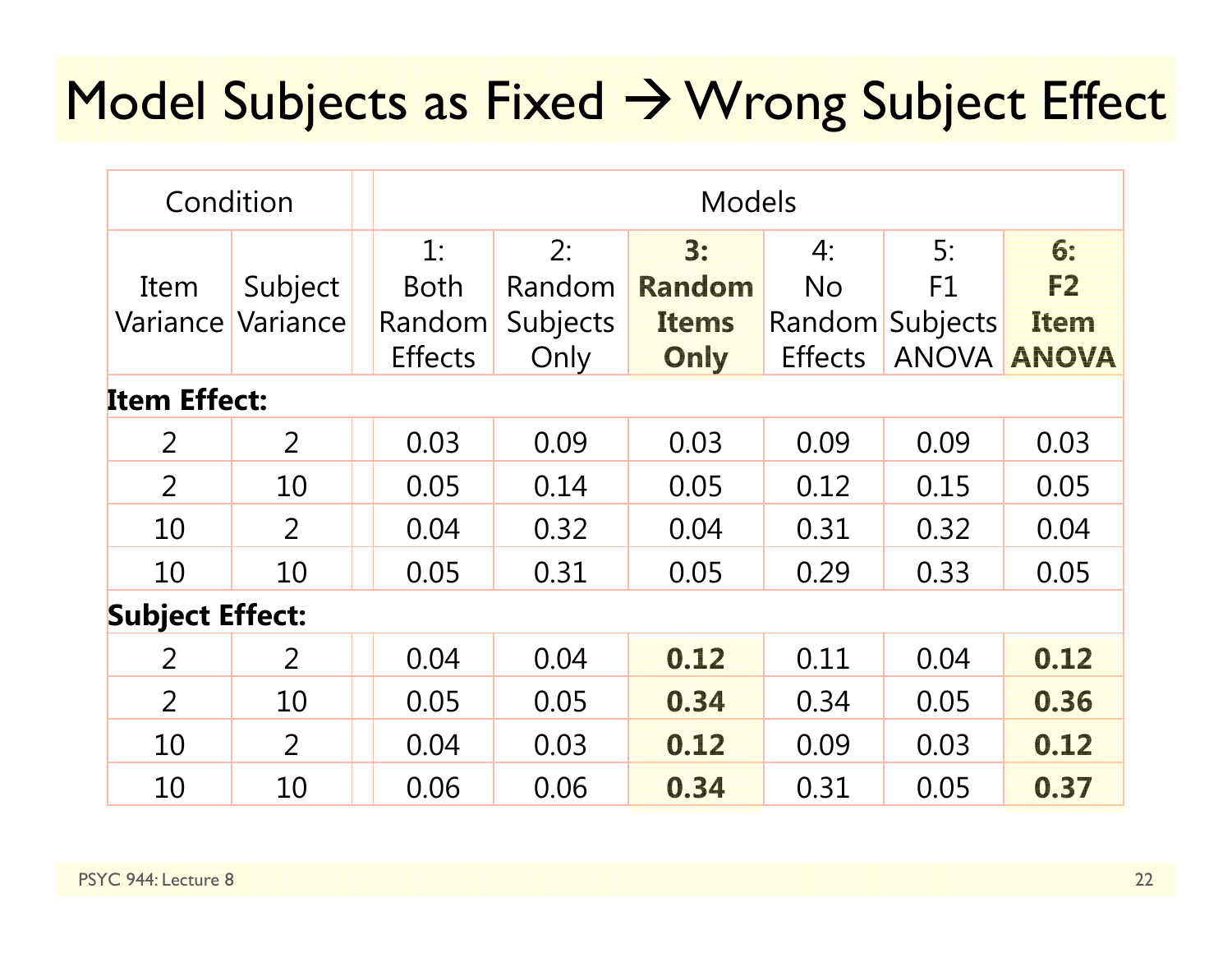## Example 1: Summary

- •• Although the  $\mathsf{F}_1$  x  $\mathsf{F}_2$  criterion approach remains the current standard, its shortcomings are well known
	- $\triangleright$   $\mathsf{F}_1$  ignores systematic variation across items
	- $\triangleright$  F<sub>2</sub> ignores systematic variation across subjects
	- $\triangleright$  Neither provides an accurate test of the effects of interest while considering **all** the relevant variation in response time
- • Crossed random effects models may provide a tenable alternative with additional analytic flexibility… …as illustrated by the next example.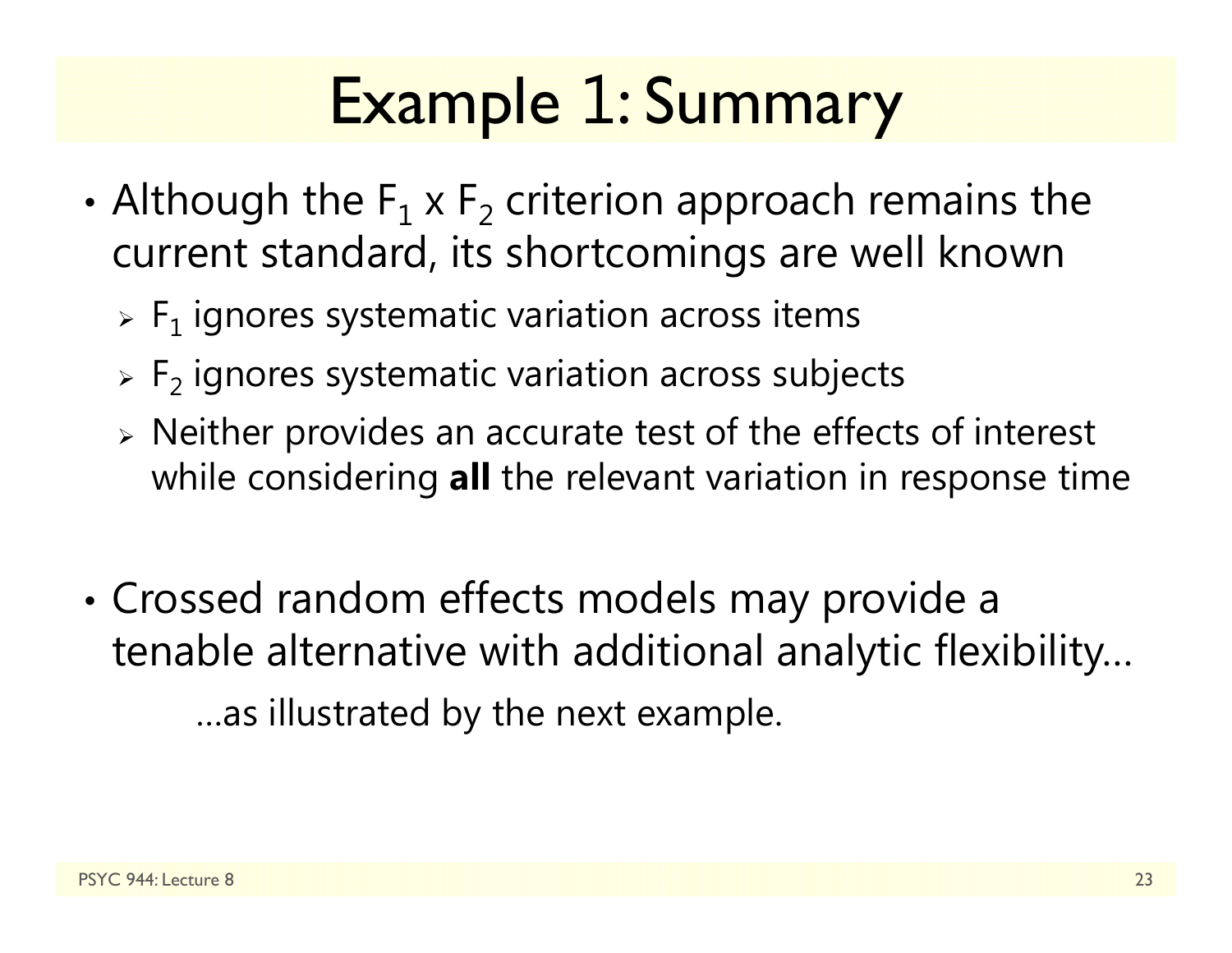#### Example 2: Visual Search for Change (Hoffman & Rovine, 2007)

- •• Outcome (DV)
	- $\triangleright$  Natural Log of RT to detect a change (up to 60 seconds)
	- $\, \triangleright \,$  51 out of 80 natural scenes with  $\, \geq \, 90\%$  accuracy
- •• Between-Subjects IV
	- Age: Younger (n = 96) vs. Older (n = 57) Adults
- • Within-Subjects IVs
	- Change Meaningfulness to Driving (Low vs. High)
	- Change Salience (Low vs. High)
- • Original Analysis Plan
	- 2 x 2 x 2 mixed effects ANOVA on response time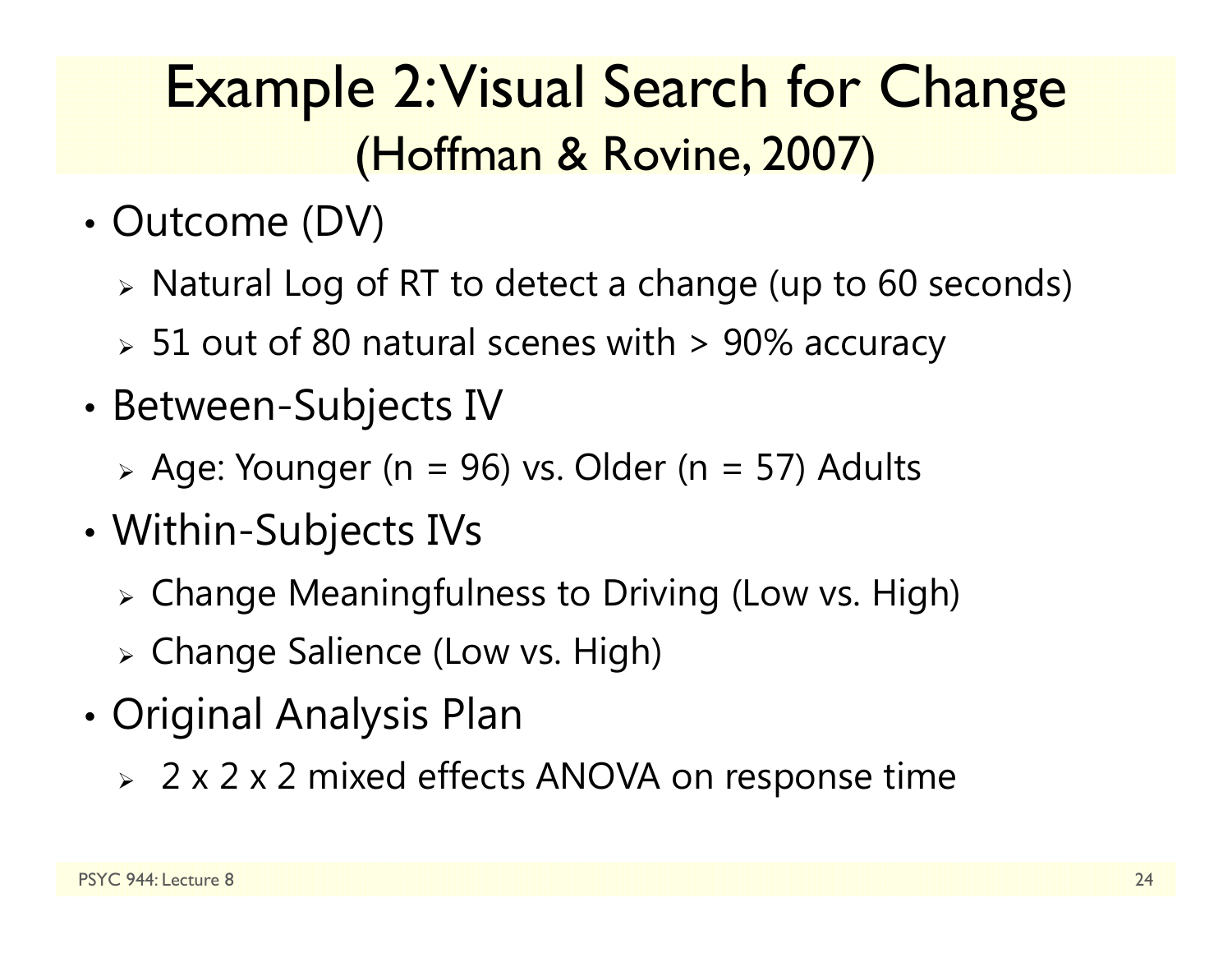#### Analysis Plan, Reconsidered Issue # 1: Systematic Item Differences

Can you find the change?



- •• Collapsing across scenes into condition means ignores systematic differences between scenes
- Treats scenes as fixed effects  $\Rightarrow$  F<sub>1</sub> ANOVA problem
	- $\triangleright$  Scenes will still vary in difficulty due to uncontrolled factors
	- $\triangleright$  Effect sizes may be inflated if that variability is not included
- • ANOVA requires complete data to model variation across persons and scenes simultaneously…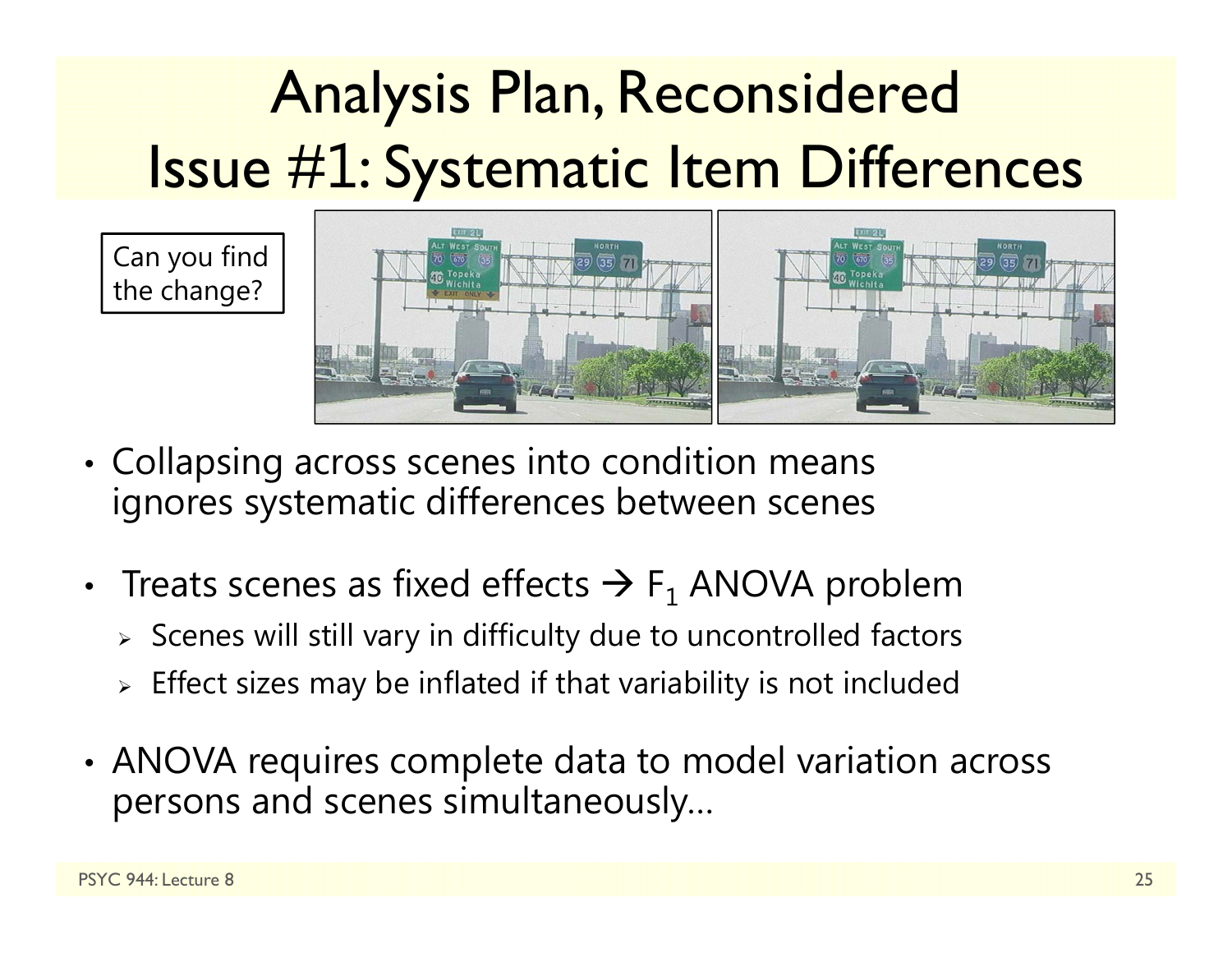#### Analysis Plan, Reconsidered Issue # 2: Missing RTs for Incorrect Trials

- •Any changes not detected within 60 sec were "inaccurate"
- • $\bm{\cdot}$  Only scenes with > 90% accuracy were included, but...
- • RTs are more likely to be missing for difficult scenes
	- $\triangleright$  Downwardly biased condition mean RTs
	- $\triangleright$  Biased effects of predictor variables related to missingness
	- $\triangleright\,$  Loss of power due to listwise deletion
- • ANOVA assumes RTs are missing completely at random, but an assumption of missing at random is more tenable
	- $\triangleright$  Missing at Random  $\rightarrow$  probability of missingness is unrelated to unobserved outcome *after* predictors and observed responses are included in the model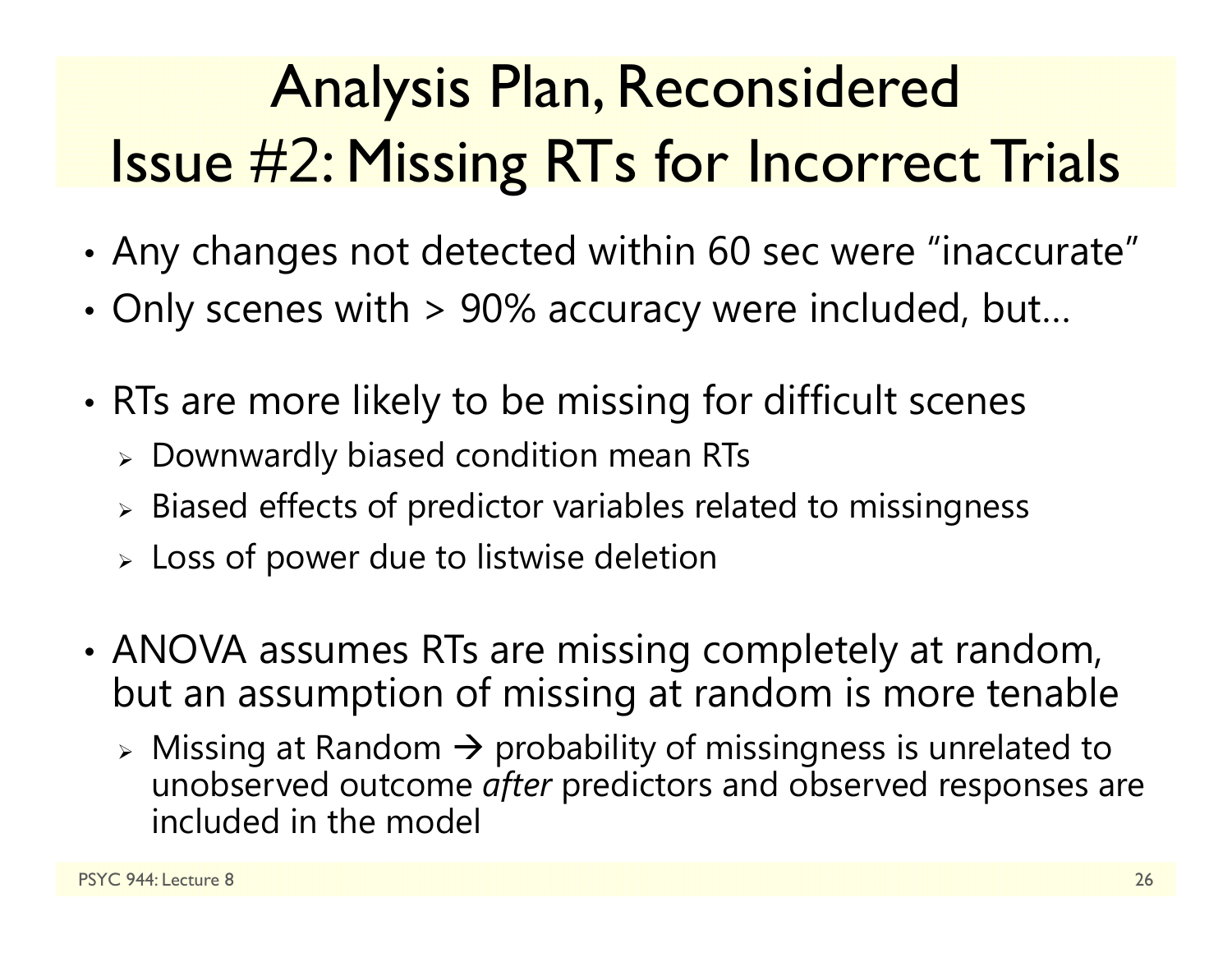### **Original RTs Across Trials by Ability**

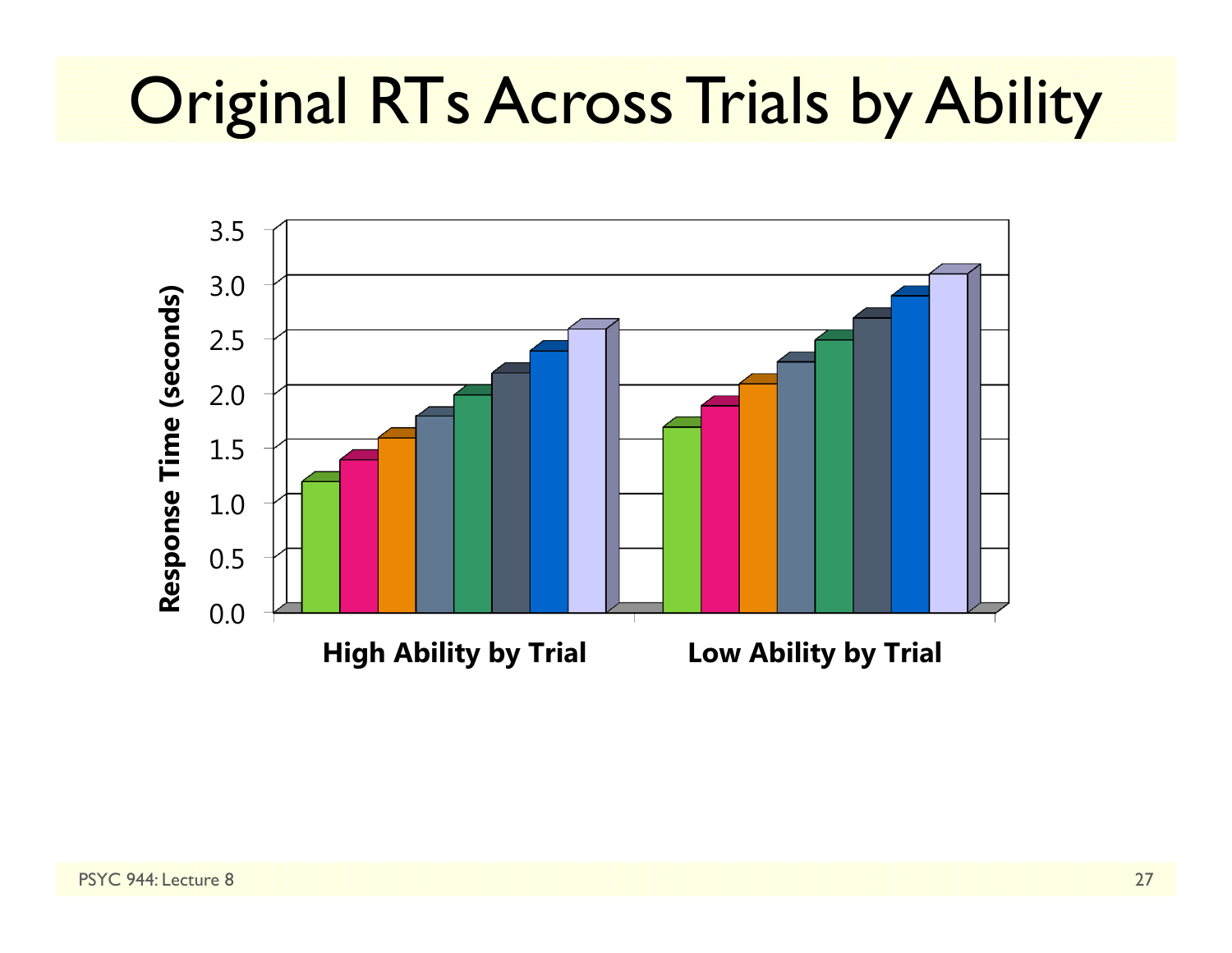#### Biased Condition Mean RT

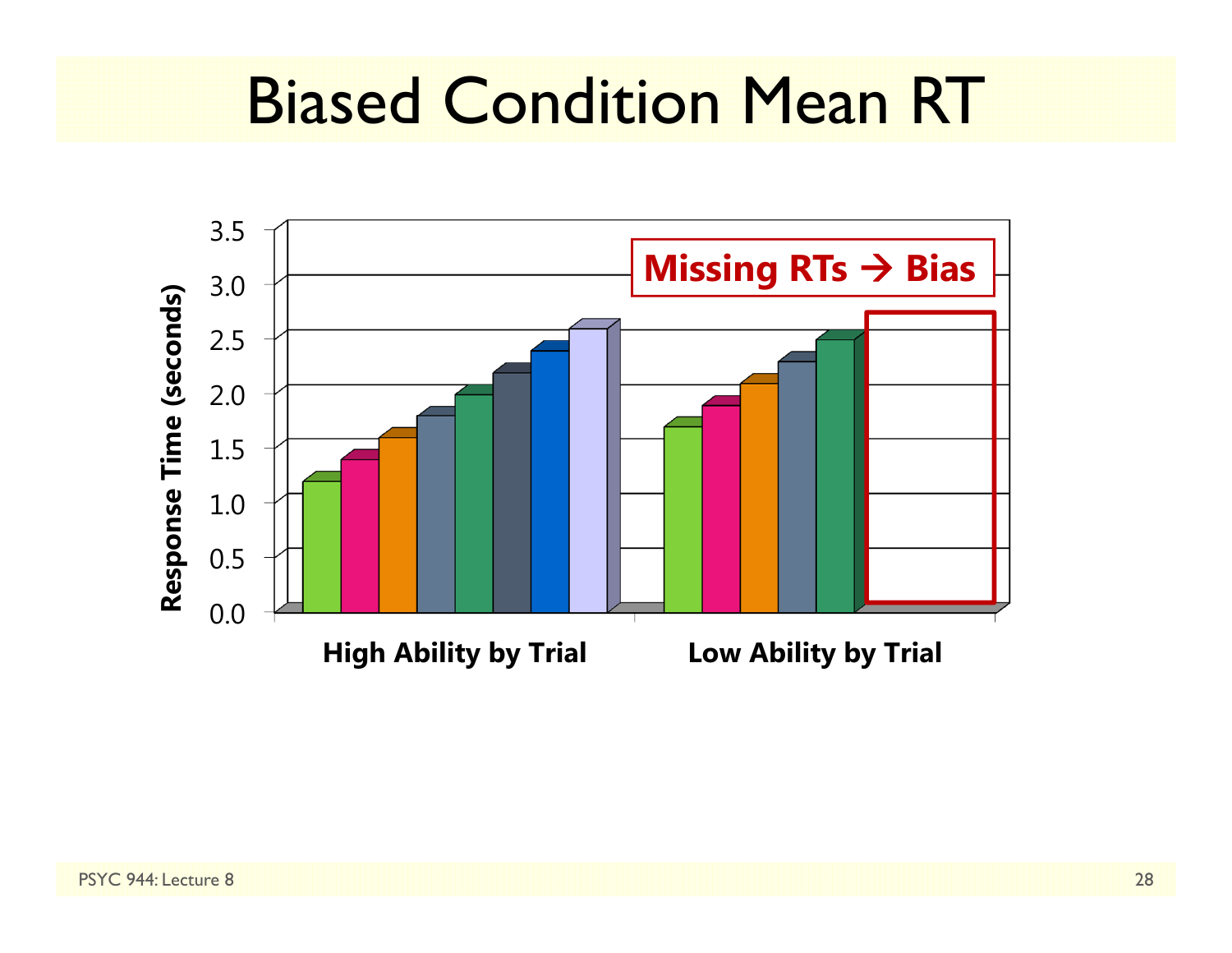#### Analysis Plan, Reconsidered Issue #3: Effects of Item Predictors

- •51 scenes varied in change relevance and salience
- • Relevance and salience were separately rated for each scene on a continuous scale of 0-5
	- Relevance and salience *r* = .22
	- Median splits formed categories of "low" & "high"
	- Uneven number of scenes per "condition" by design (and because of timed-out trials)
- • Predictors of meaning and salience should be treated as continuous, which is problematic with an ANOVA.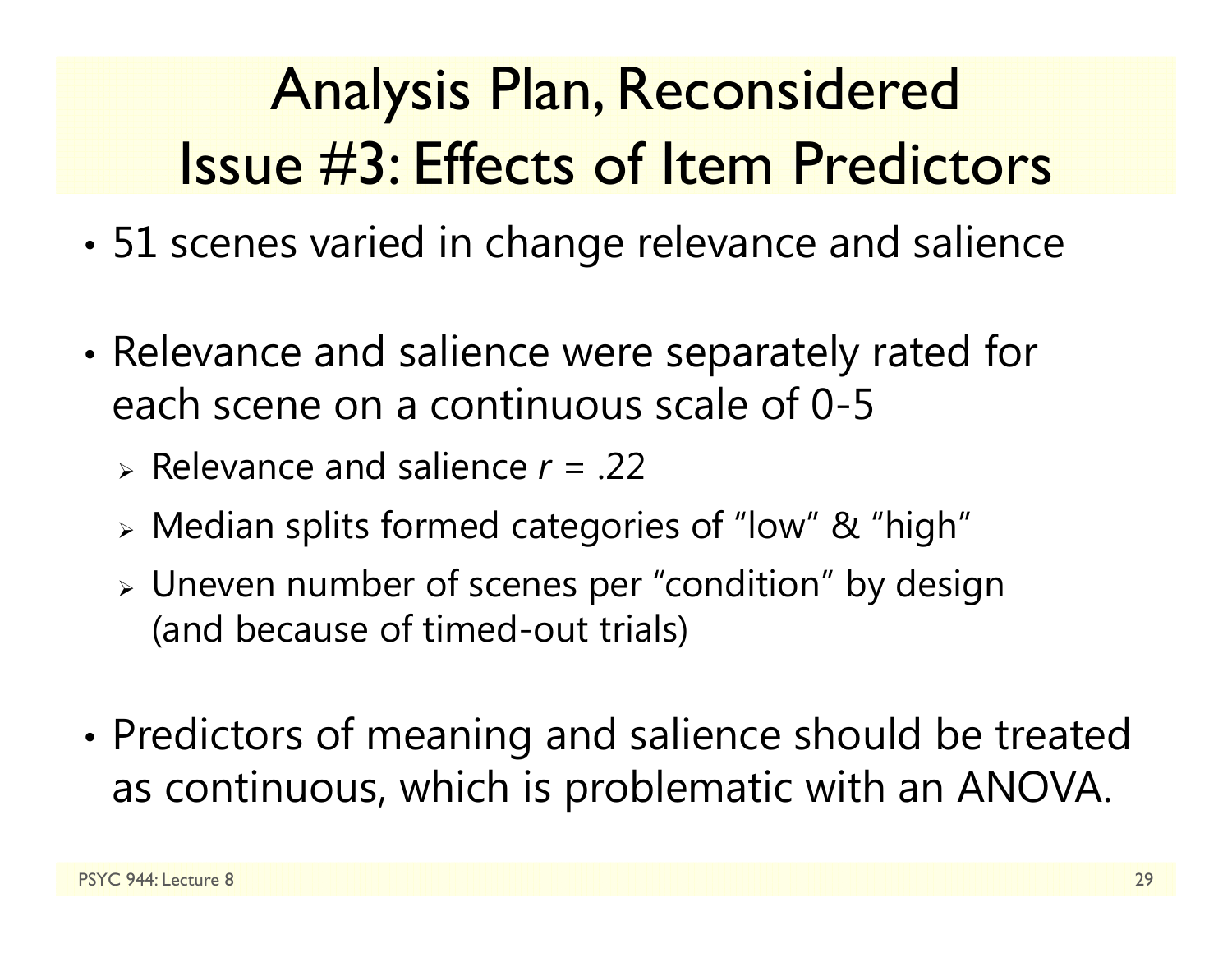## Creating "Conditions"  $(r = .22 \rightarrow r \approx 0)$

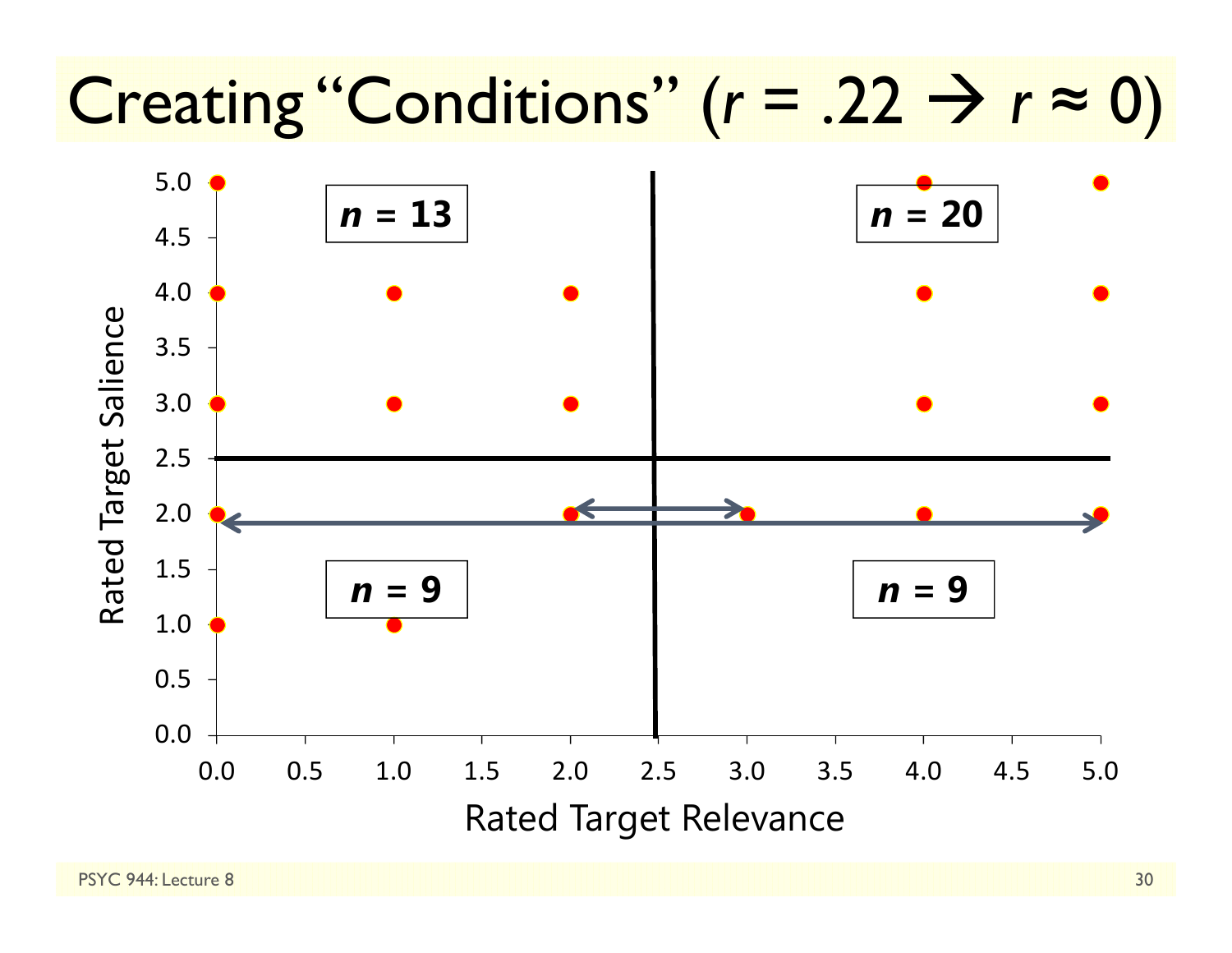#### Analysis Plan, Reconsidered Issue #4: Age Differences in Means

- • "Younger" and "Older" adults were sampled, but…
	- $\triangleright$  Much more variability in age in the older group
		- 18-32 years (mostly 18-21) vs. 65-86 years
	- $\triangleright$  Age is not a strict dichotomy:
		- Including a single mean age group difference is not adequate
		- Separating "young-old" from "old-old" doesn't really help, either
- • Two effects of age are needed:
	- $\triangleright$  "Age Group"  $\rightarrow$  difference between young and old
	- $\triangleright$  "Years over 65"  $\rightarrow$  slope of age in the older group
	- $\triangleright$  This is a piecewise model!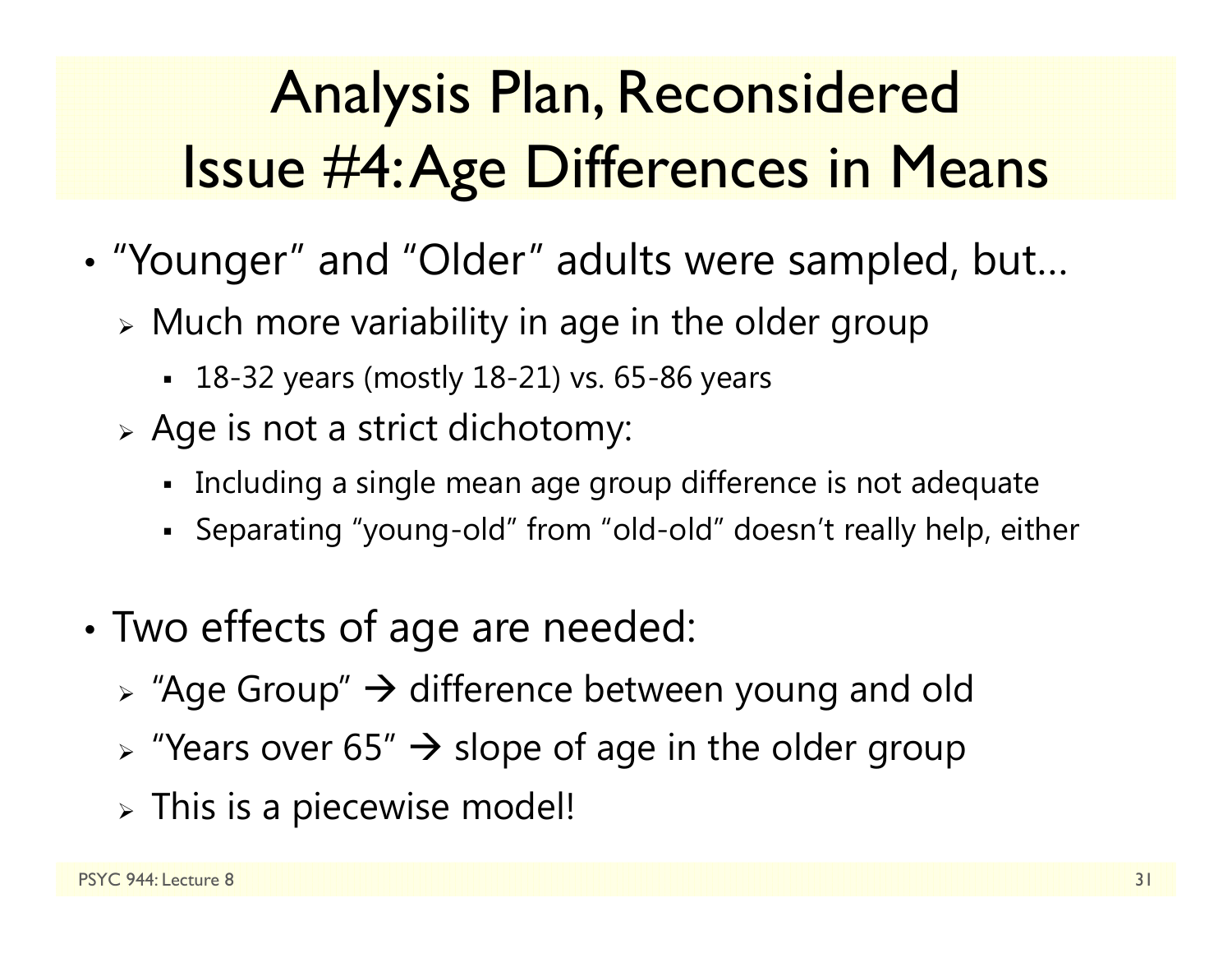#### Piecewise (Semi-Continuous) Effects of Age on RT

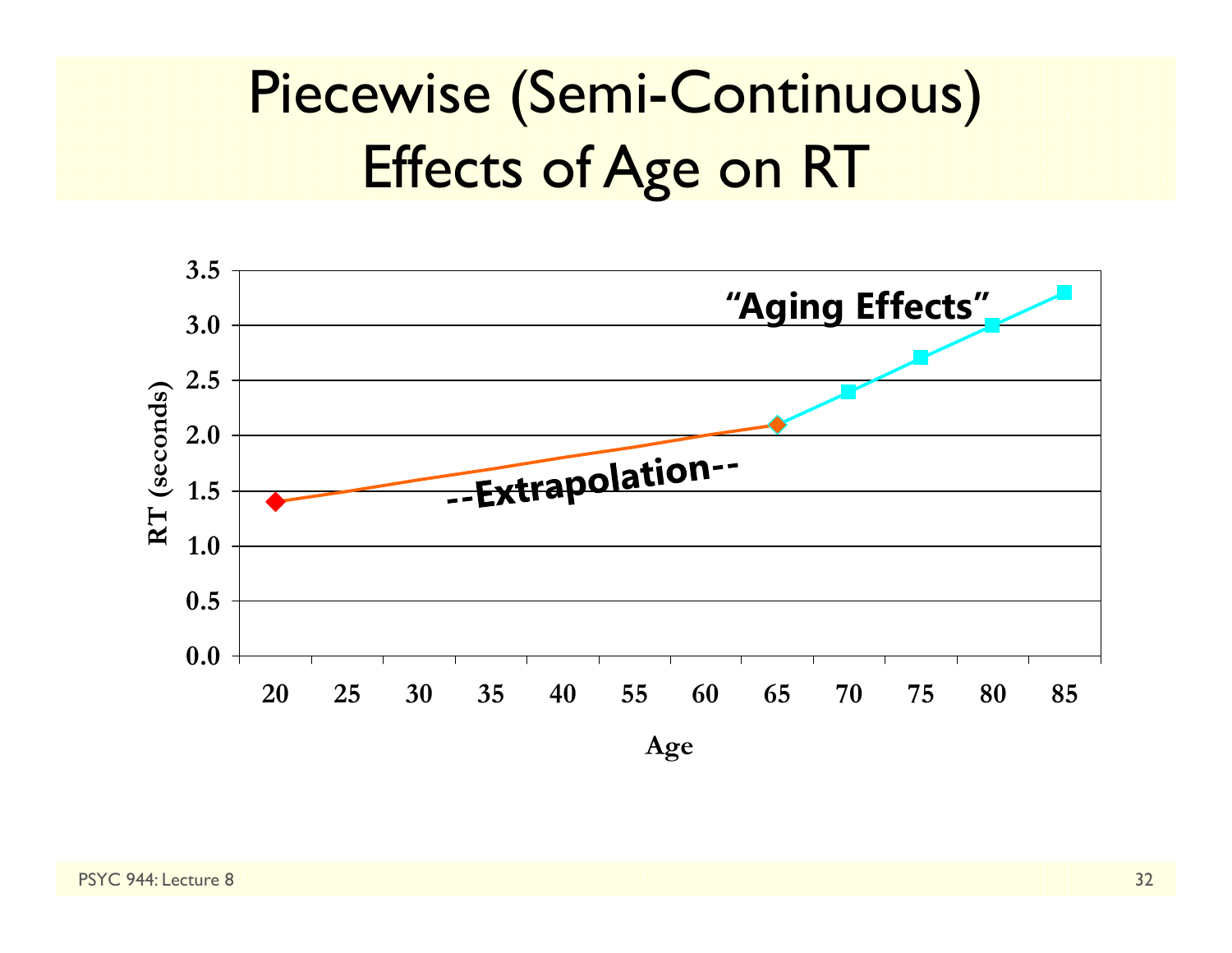#### Piecewise (Semi-Continuous) Effects of Age on RT

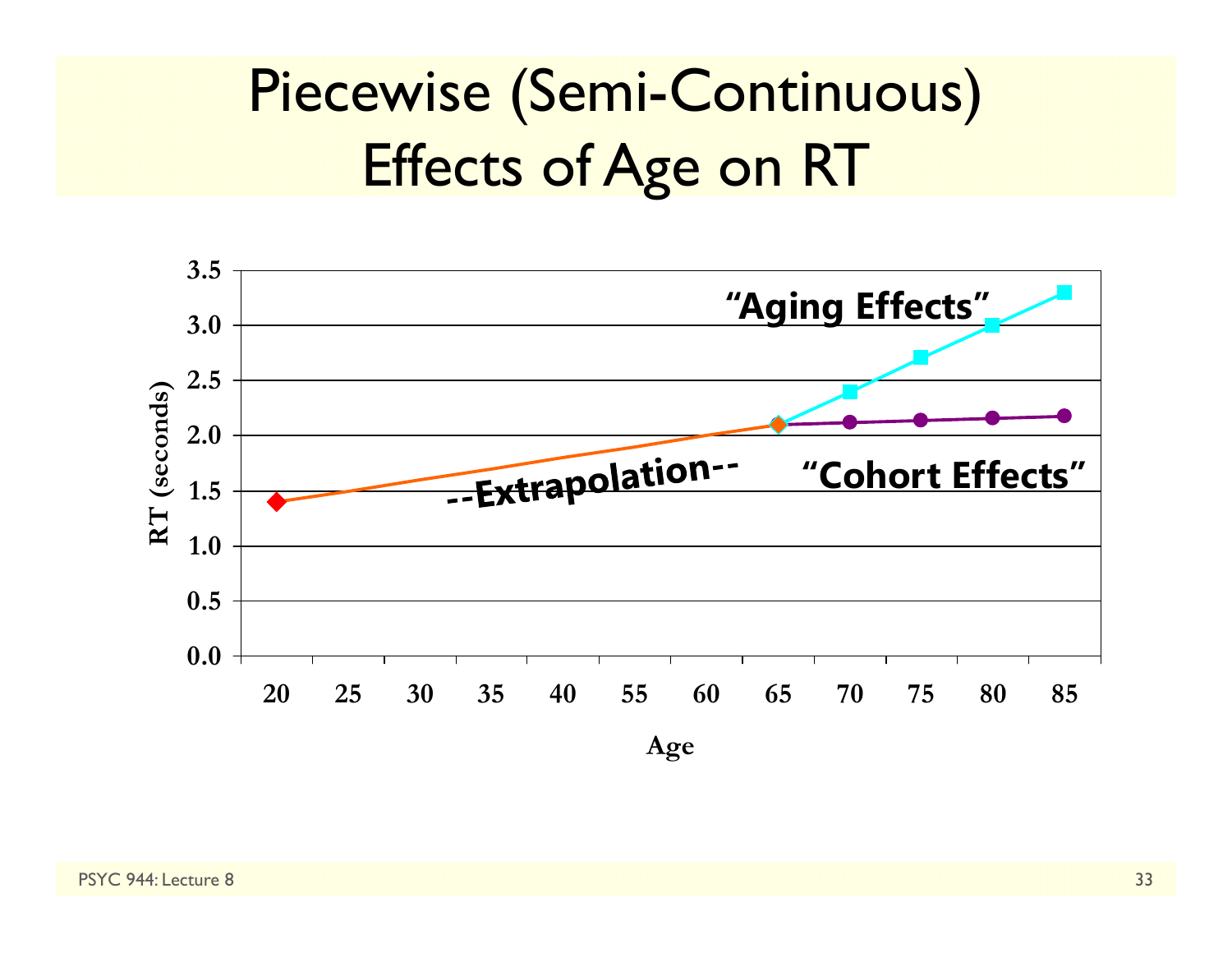#### Analysis Plan, Reconsidered Issue #5: Age Differences in Variances

- • $\bm{\cdot}$  In addition to modeling differences in the means by age, the variances are likely to differ by age as well:
	- Older adults are likely to be more different *from each other*  than are younger adults
		- Greater between-person variation in older group
	- Older adults are likely to be more variable *across trials* than are younger adults
		- Greater within-person variation in older group
- • The model needs to accommodate heterogeneity of variance across age groups at multiple analysis levels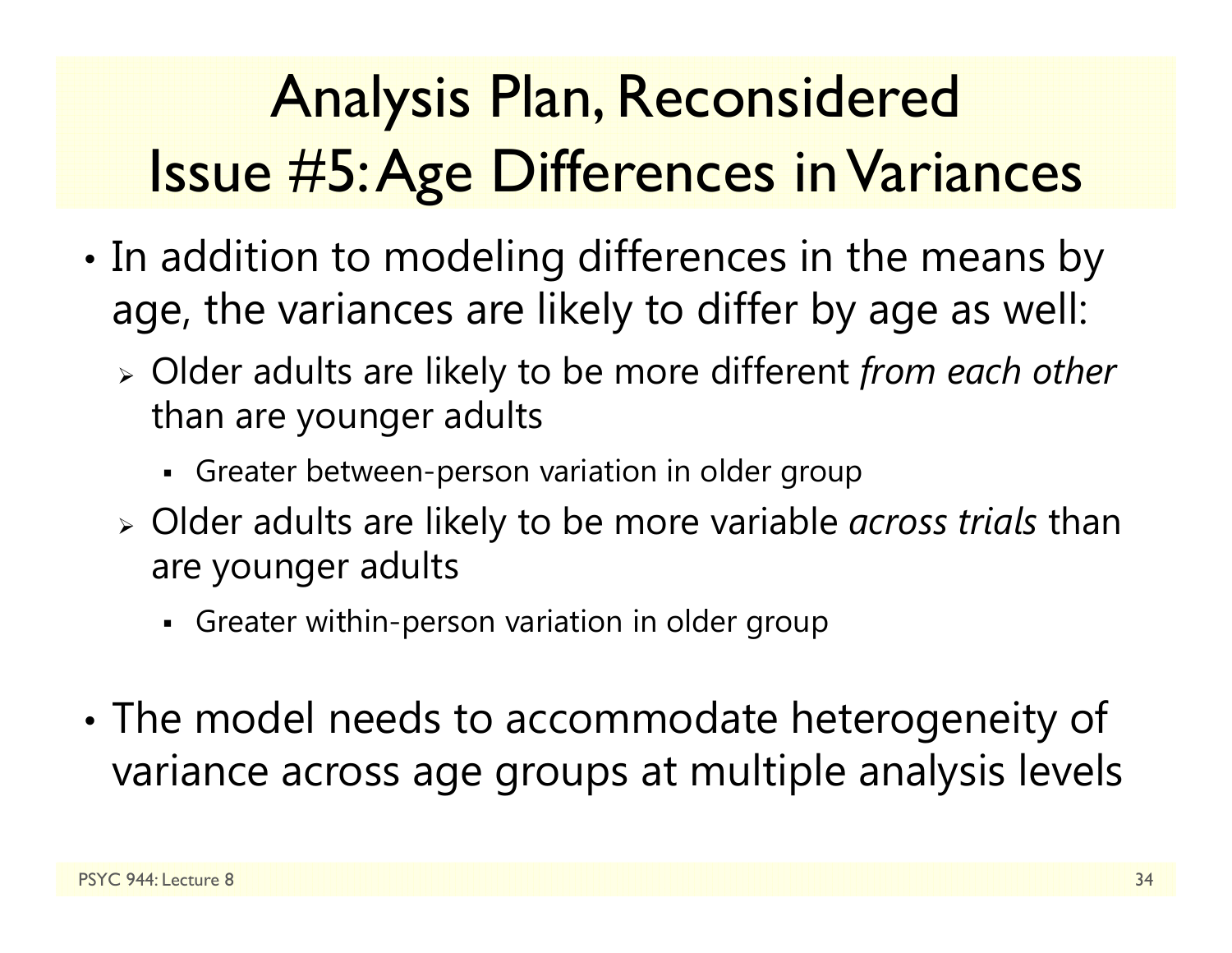## Analysis Model, Reconsidered

- • Scene predictors of relevance and salience should be modeled as continuous; the effect of age should be semi-continuous.
	- $\triangleright$  MLM allows categorical or continuous predictors at any level.
- •• RTs are not missing completely at random.
	- $\triangleright$   $\,$  MLM only assumes missing at random.
- • Systematic differences between scenes should be included as a component of overall variance in RT.
	- $\triangleright$  MLM allows crossed random effects of subjects and items.
- • Magnitude of variation between persons and within-persons (between trials) should be allowed to differ by age group.
	- $\triangleright$  MLM allows for heterogeneous variances by group at any level.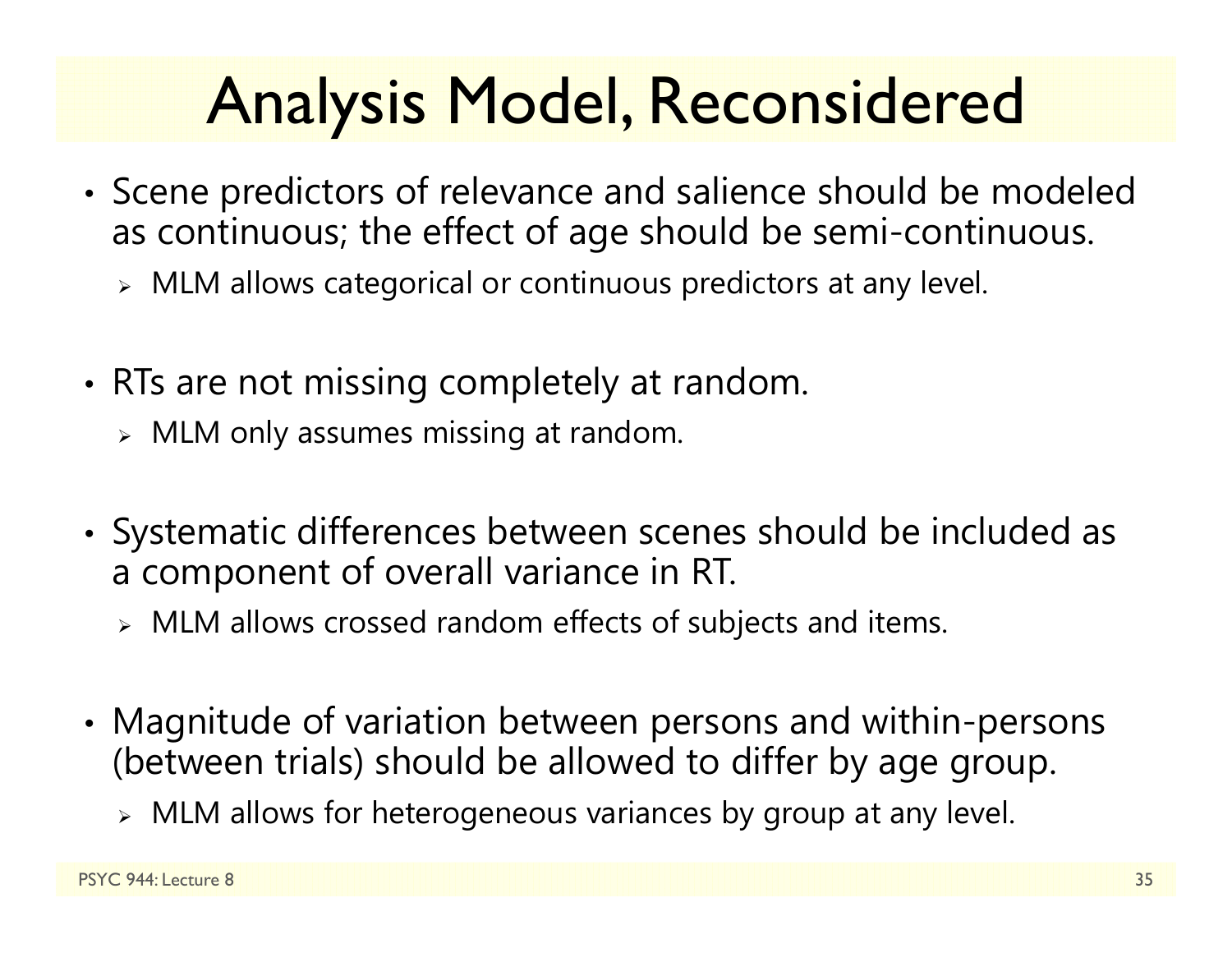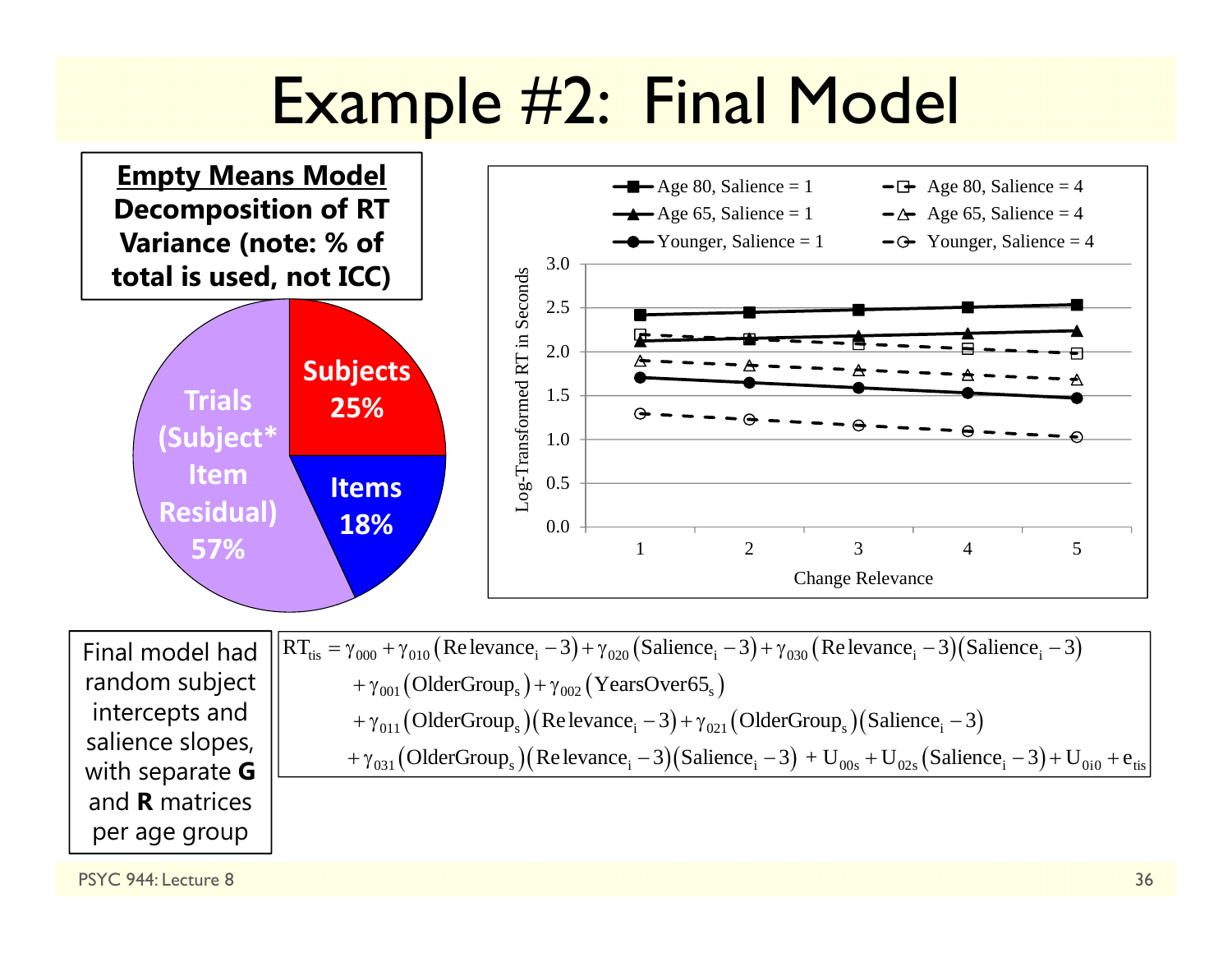#### Example #3: Eye Tracking (Mills et al., 2011)

- • Does change over time in eye movements depend on the purpose of looking at a scene?
	- $\triangleright$  DVs: Fixation duration, saccadic amplitude
	- $\triangleright$  Each of the 53 subjects viewed the same 67 scenes for 6 sec
	- 4 between-subject viewing groups:
		- Free-view, Memorize, Rate Pleasantness, Search for n/z
- • Original analysis: Mixed-effects ANOVA
	- $\triangleright$  Between-subjects task by chopped-up viewing time
		- Average over scenes; average within 20 "time" 500 msec conditions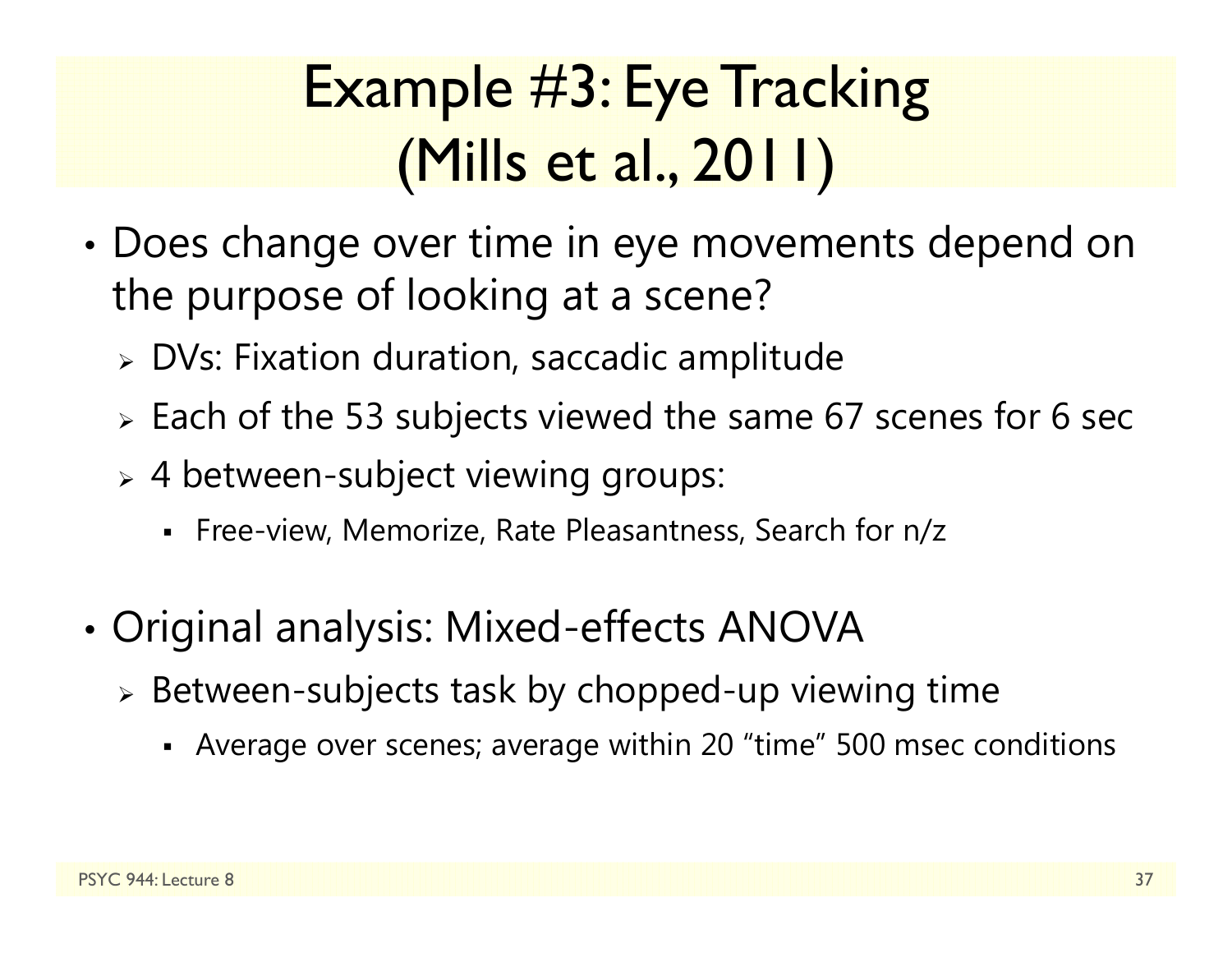## Example #3: Eye Tracking

- • New analysis: Growth curve modeling of eye movements
	- $\triangleright$  Individual eye movements nested within scenes and within subjects
	- $\triangleright$  Scenes and subjects are crossed random effects
	- $\triangleright$  Subject predictor = which viewing task they did, no scene predictors
	- $\triangleright$  Level-1 predictor = viewing time (with random effects over subjects)

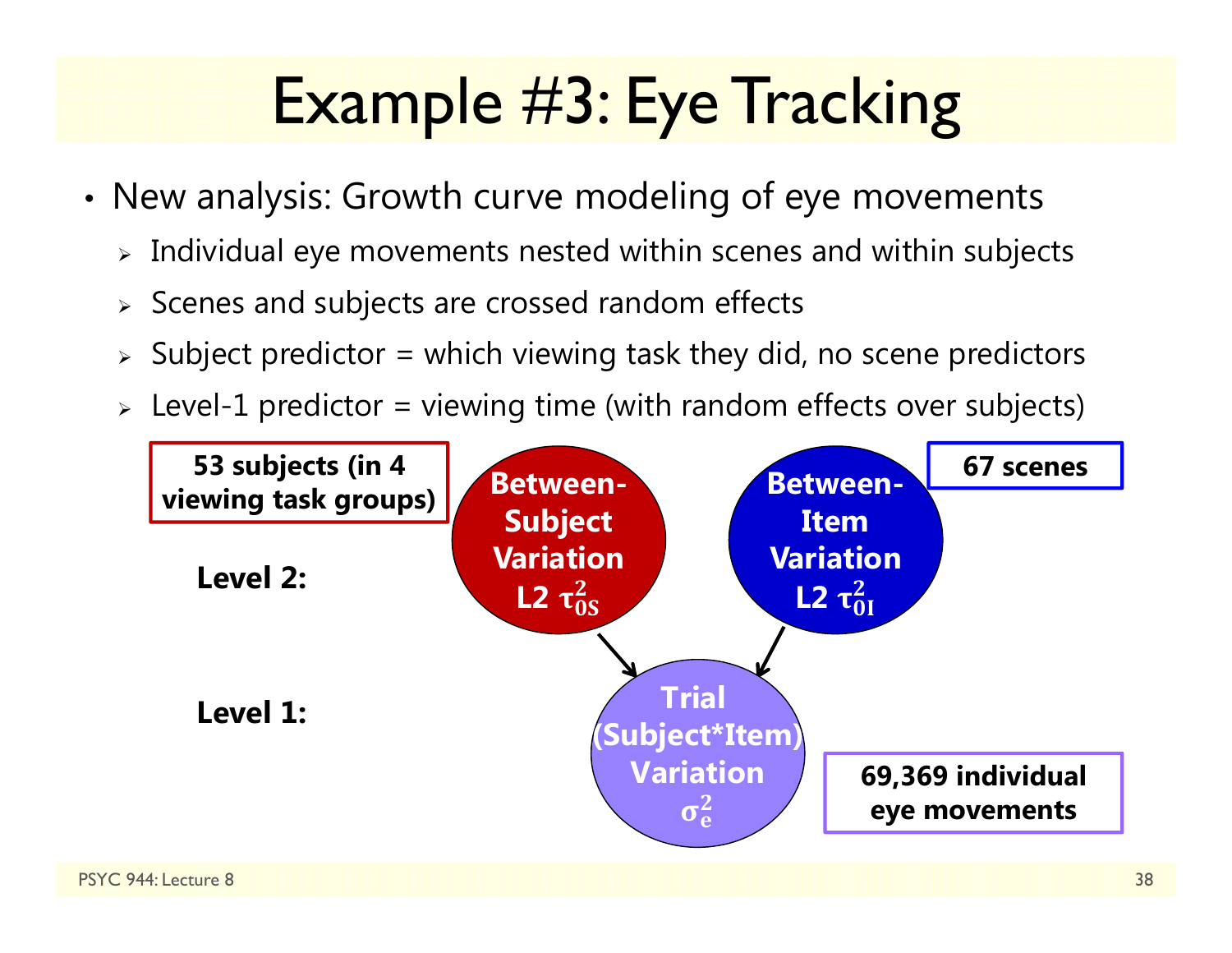### Example #3: Eye Tracking

Fixation duration changes *during* scene viewing based on goals



BSYC 944: Lecture 8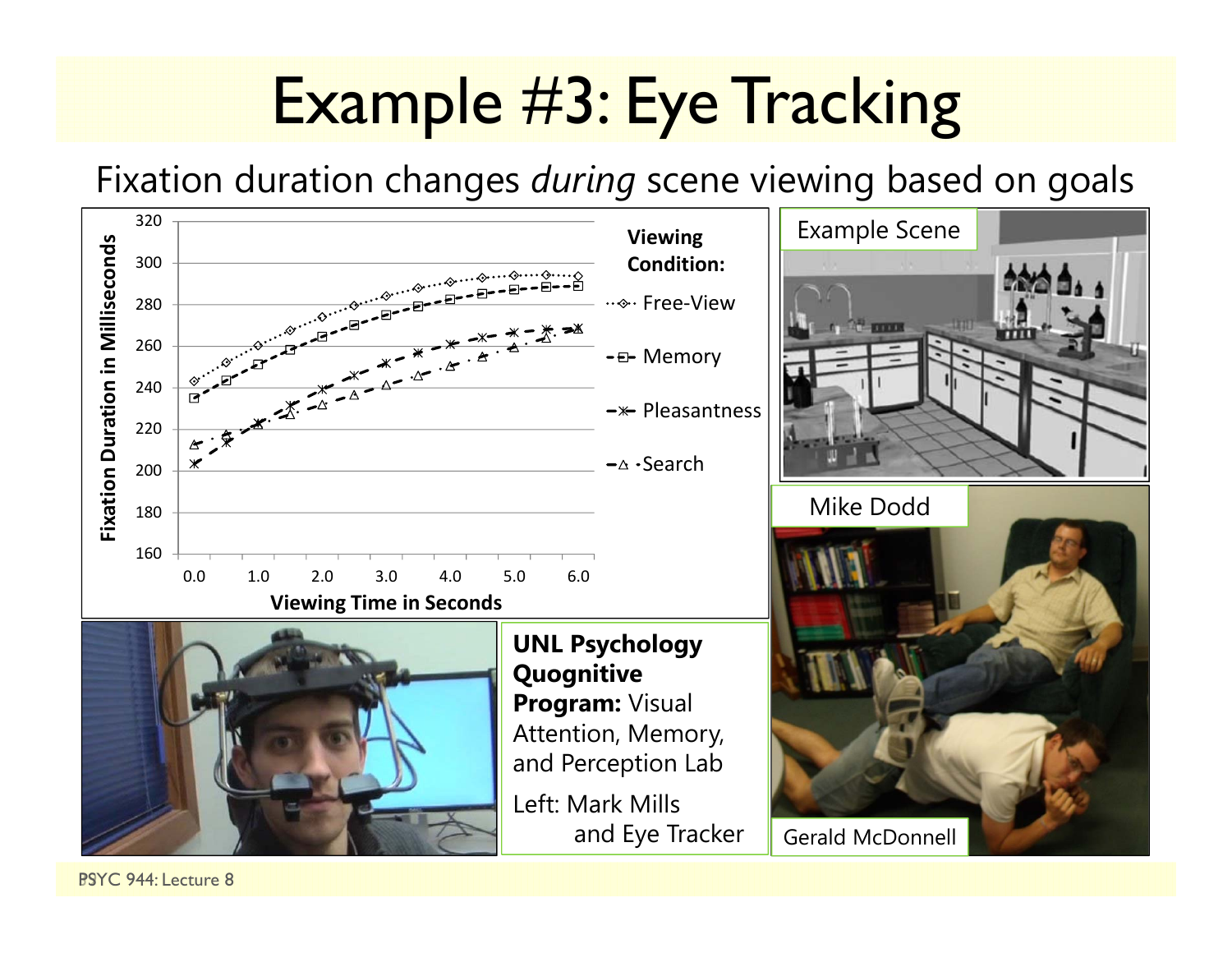## Example #3: Eye Tracking

**Empty Means Model Decomposition of Fixation Duration Variance (note: % of total is used, not ICC)**



#### •• <u>Empty means models:</u>

Residual variance only

+ Subject, + Item Random Intercepts

- Unconditional models:
	- + Linear and quadratic fixed time slopes
	- + Random linear time slope over subjects (could be random over items, too )
- Conditional models for task effects:
	- > Main effect of viewing task  $\rightarrow$  R<sup>2</sup> ≈ .32 for subject intercept variance
	- > Task \* linear time  $\rightarrow$  R<sup>2</sup>  $\approx$  .03 for subject linear time slope variance
	- > Task \* quadratic time  $\rightarrow$  R<sup>2</sup>  $\approx$  .00 for residual variance (no random quadratic)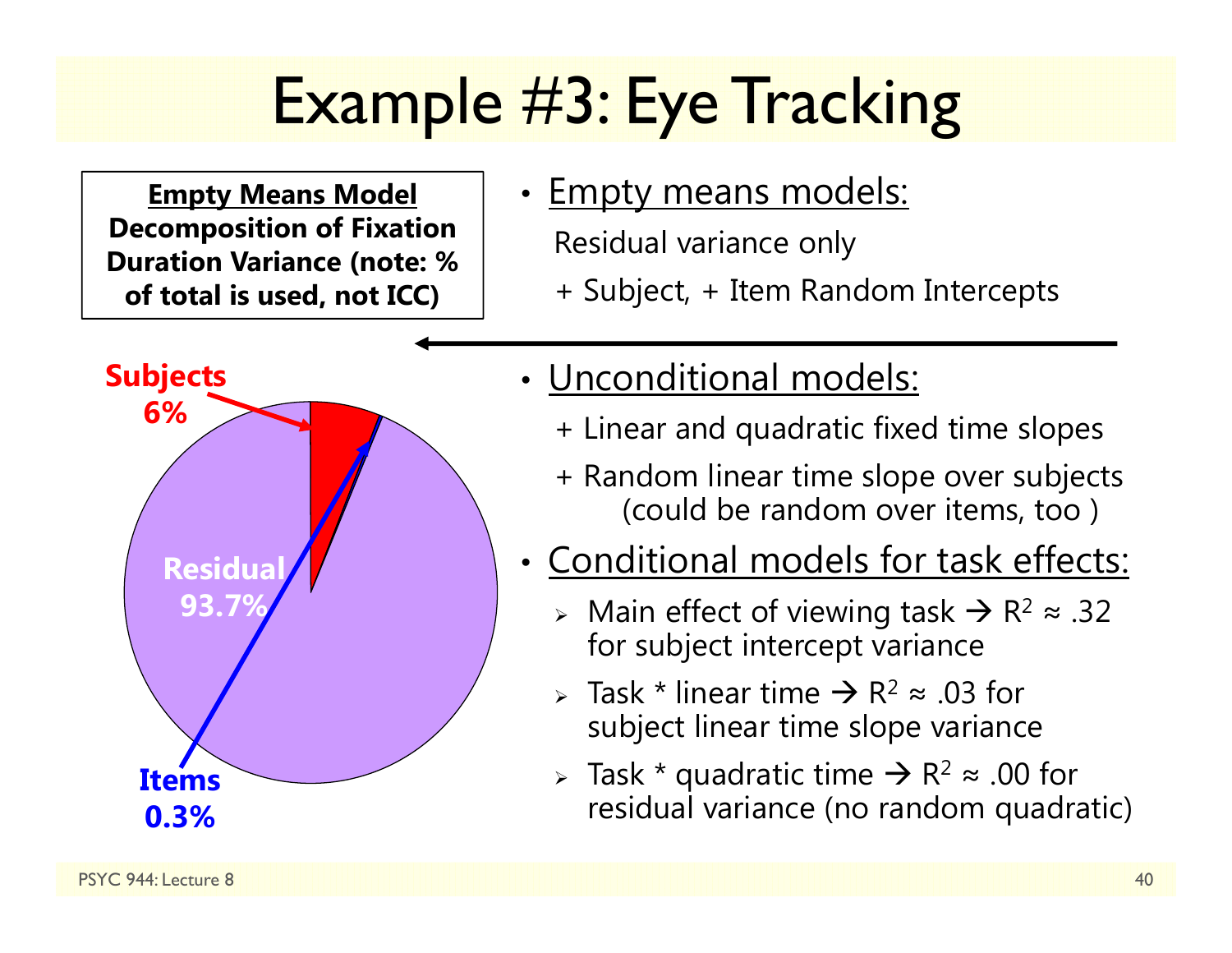#### Example #4: Tracking and Talking:

*(Kemper, Hoffman, Schmalzried, Herman, & Kieweg (2011)*

•

•

•



- **Model:** speech nested within subjects (no "items")
- **Dual task:** Track red ball with mouse while talking to examine costs of…

#### **Speech planning:**  current tracking suffers if *next* speech utterance is more complicated

• **Speech production:** current tracking suffers and becomes more variable while producing more complex speech and immediately after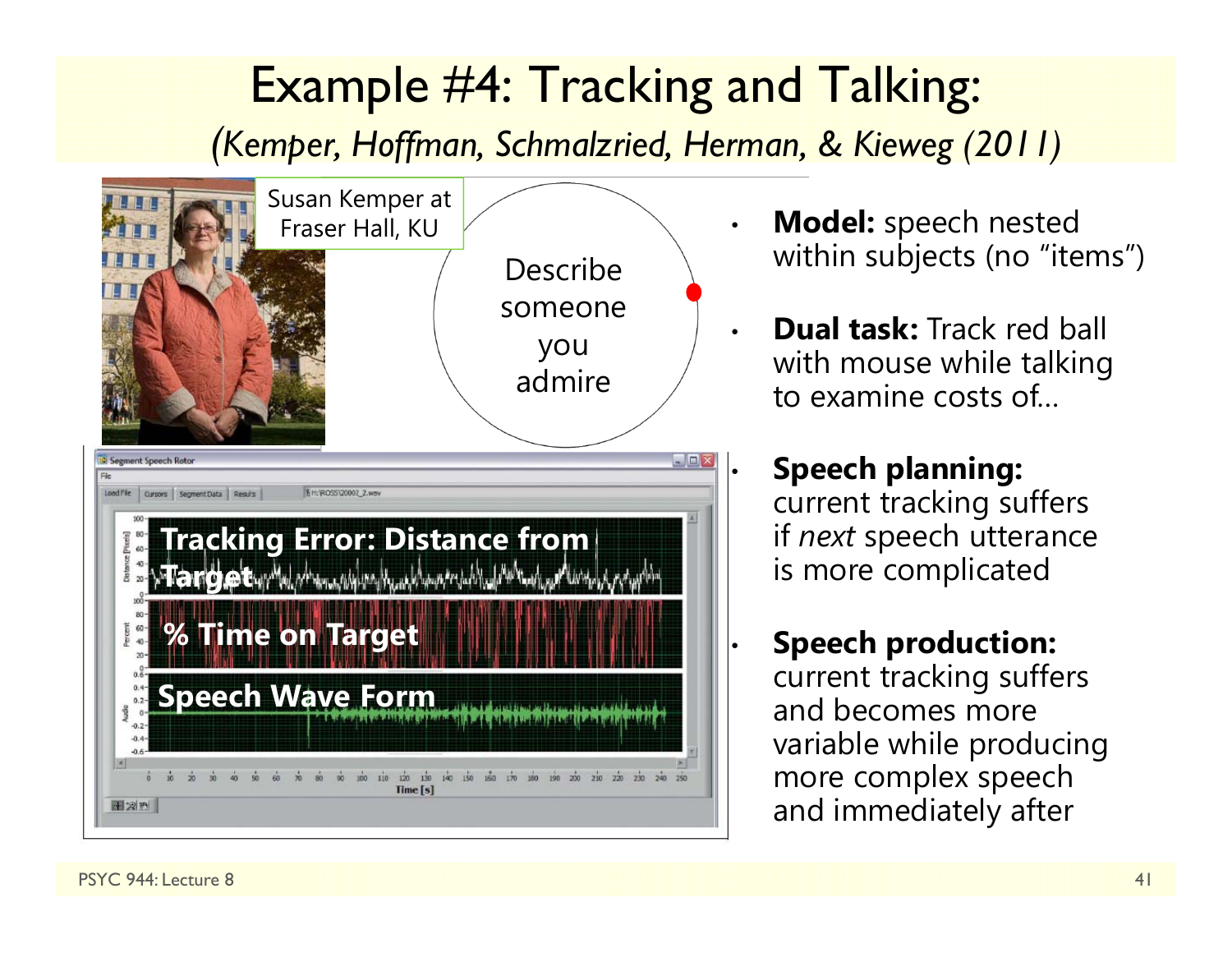### **Conclusions**

- • An ANOVA model may be less than ideal when:
	- $\triangleright$  Stimuli are not completely controlled or exchangeable
	- $\triangleright$  Experimental conditions are not strictly discrete
	- $\triangleright$  Missing data may result in bias, a loss of power, or both
- • ANOVA is a special case of a more general family of multilevel models (with nested or crossed effects as needed) that can offer additional flexibility:
	- $\triangleright$  Useful in addressing statistical problems  $\rightarrow$ 
		- Dependency, heterogeneity of variance, unbalanced or missing data
		- Examine predictor effects pertaining to each source of variation more accurately given that all variation is properly represented in the model
	- $\triangleright$  Useful in addressing substantive hypotheses  $\rightarrow$ 
		- Examining individual differences in effects of experimental manipulations